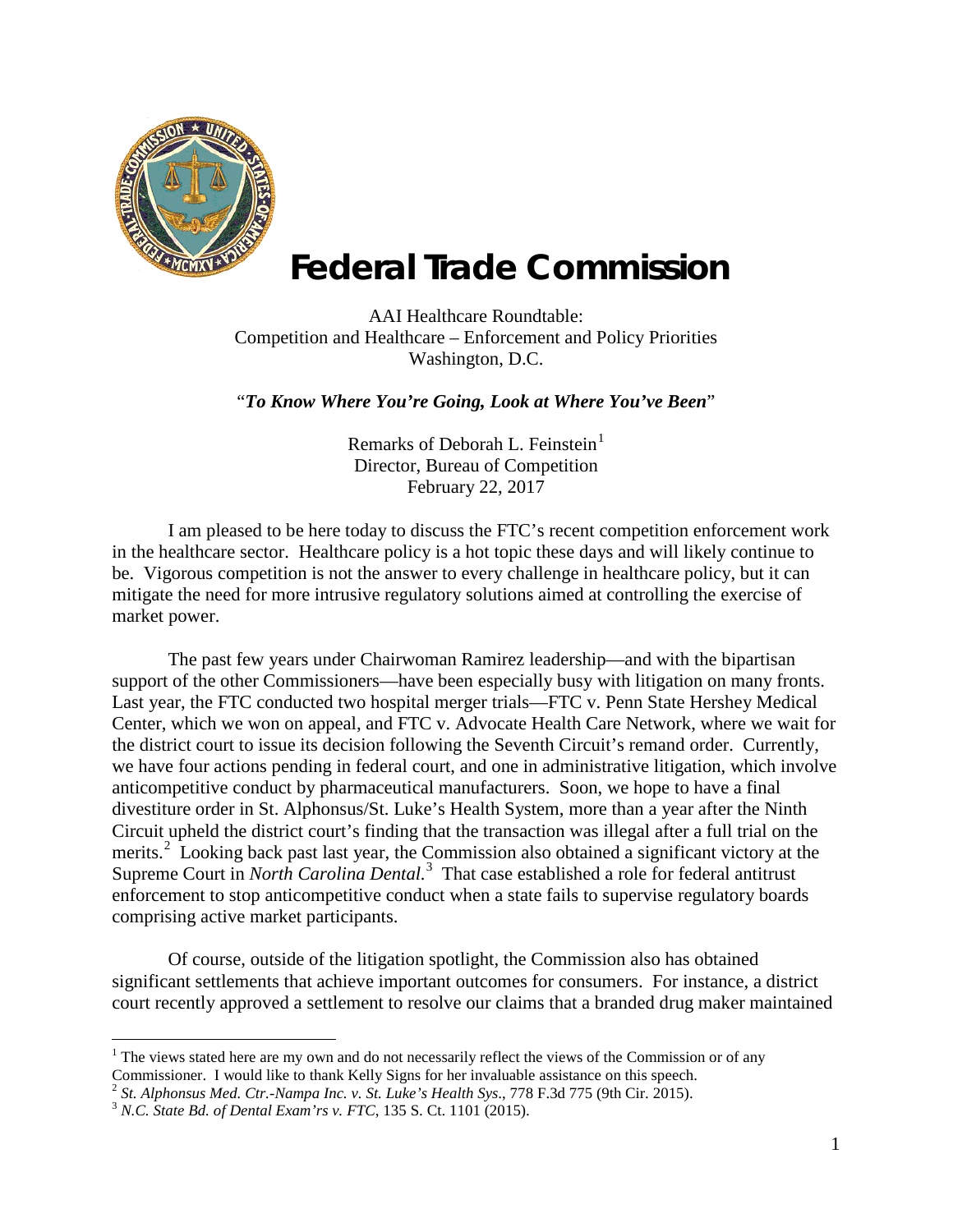its monopoly by acquiring the rights to develop a lower-priced synthetic version. The Commission also brought several exclusive dealing cases that were settled when the companies agreed not to enter into exclusivity agreements that block competition.

 Some might look at all this litigation and wonder if the FTC has succumbed to the lure of big headlines and suddenly embarked on an aggressive healthcare enforcement agenda. As former Chairman Bill Kovacic noted recently, government agencies face a perennial choice between consuming and investing. He warned against the tendency to prioritize consumption in the form of bringing more cases—while deferring investments in infrastructure and knowledge necessary to bring the next generation of cases.<sup>[4](#page-1-0)</sup> It is probably not a surprise to most of you, however, that he pointed to the FTC's healthcare program as an example of "the importance and benefits of sustained investments in capability."

These investments began in the 1970s, when the FTC undertook strategic planning with a particular focus on healthcare.<sup>[5](#page-1-1)</sup> This and other early investments in policy R&D laid the foundation for the FTC's ground-breaking case against American Medical Association; that case led to many more.<sup>[6](#page-1-2)</sup> To sustain the work, in the 1980s the Bureau of Competition formed a special division to investigate potential antitrust violations in the healthcare sector. I am proud to say that some of those dedicated pioneers in healthcare antitrust are still at the FTC and many other dedicated attorneys and economists who are truly experts in the field have joined them. Sadly, the FTC family recently lost a key figure from those early days of the Health Care Division. Art Lerner skillfully led the shop as it embarked on a series of foundational cases, including the FTC's first hospital merger challenge and its first antitrust case against a state licensing board. And just as important, he was a master at explaining to skeptics—and rest assured there were many—why applying antitrust law to the health care sector is good public policy that should enjoy bipartisan support.

Even as the FTC was bringing cases, it also provided antitrust guidance to those in the healthcare sector. In the 1990s, the FTC and the Department of Justice issued a series of Health Care Statements to provide guidance about how antitrust analysis applies to various types of health care arrangements.<sup>[7](#page-1-3)</sup> Just as important, the FTC continued to gain knowledge and track trends in health care markets. In 2003, the FTC and the DOJ held 27 days of hearings, covering a wide variety of topics, and issued a seminal report, *A Dose of Competition*. [8](#page-1-4) More recently, the FTC hosted several days of workshops on healthcare competition topics such as innovations in health care delivery, price transparency, alternatives to traditional fee-for-service payment

<span id="page-1-0"></span><sup>4</sup> William E. Kovacic & David A. Hyman, *Consume or Invest: What Do/Should Agency Leaders Maximize?*, 91 WASH. L. REV. 295 (2016). 5 *Id*. at 298.

<span id="page-1-1"></span>

<span id="page-1-2"></span><sup>6</sup> *Am. Med. Ass'n*, 94 F.T.C. 701 (1979), *aff'd sub nom. Am. Med. Ass'n v. FTC*, 638 F.2d 443 (2d Cir. 1980), *aff'd by an equally divided Court*, 455 U.S. 676 (1982); *see* CARL F. AMERINGER, THE HEALTH CARE REVOLUTION: FROM MEDICAL MONOPOLY TO MARKET COMPETITION (2008).

<span id="page-1-3"></span> $^7$  FED. TRADE COMM'N AND DEPARTMENT OF JUSTICE, Statements of Antitrust Enforcement Policy In Health Care (1996), https://www.ftc.gov/sites/default/files/attachments/competition-policy-

<span id="page-1-4"></span> $\frac{8}{8}$  Fed. Trade Comm'n and Department of Justice, Improving Health Care: A Dose of Competition (2004).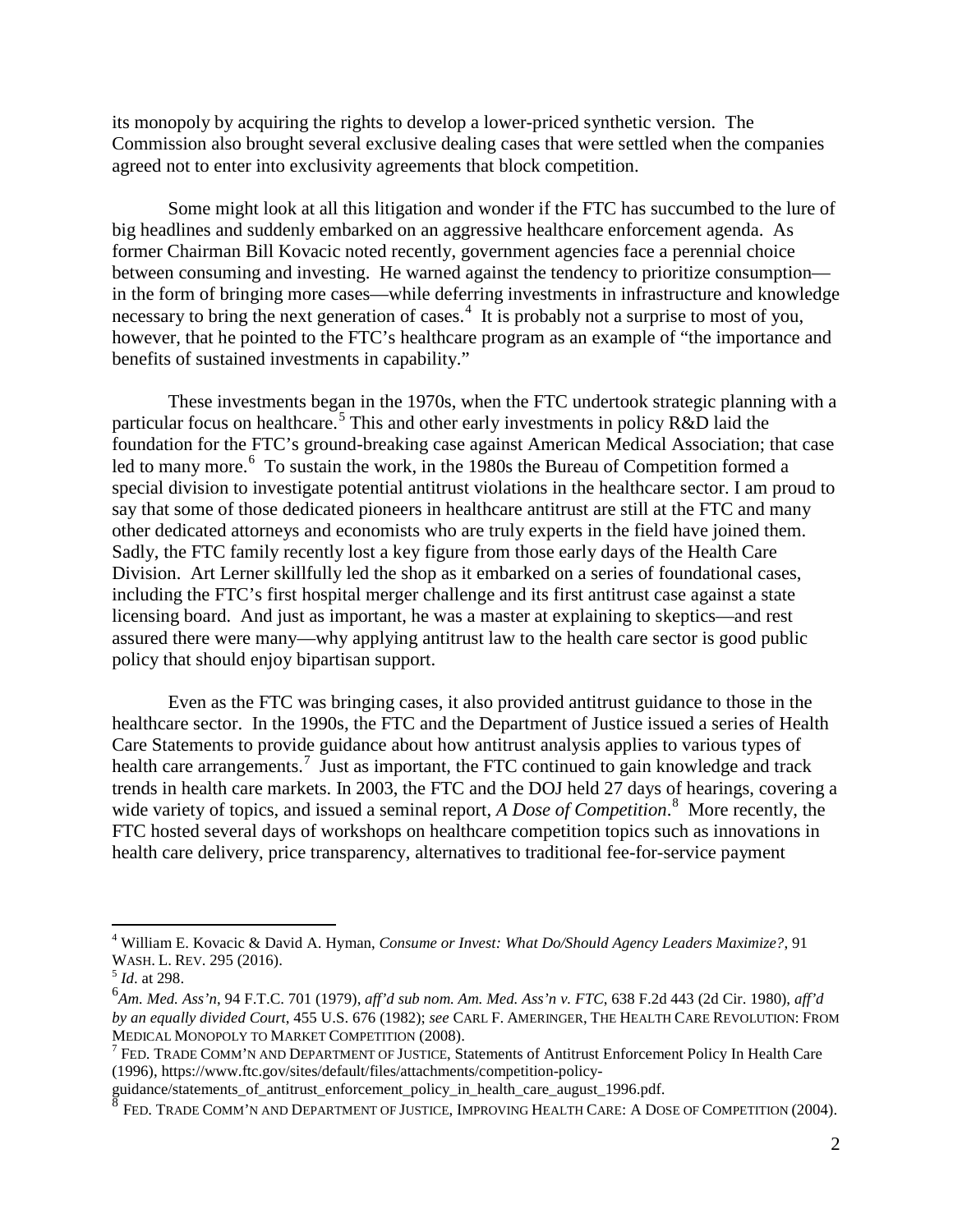models, and trends in provider consolidation.<sup>[9](#page-2-0)</sup> We study emerging trends,<sup>[10](#page-2-1)</sup> advocate for the adoption of healthcare policies that rely on competition as much as possible,  $11$  and investigate potential law violations.[12](#page-2-3) From this continual cycle of learning and enforcement—or investment and consumption—we are in a position to provide guidance to courts, policymakers, and businesses whenever appropriate to advocate for the benefits of competition in healthcare markets and ensure good outcomes for consumers.

 Today I want to talk about some of our recent enforcement actions, showing how they draw upon prior cases, research, and policy work. As former Chairman Tim Muris first noted in a speech entitled "Everything Old is New Again: Health Care and Competition in the 21<sup>st</sup> Century," FTC enforcement actions in the healthcare sector often have precursors in decades past.<sup>13</sup> To that I would add, if you want to know where the FTC is going, look at where we've been. My aim is to remind readers that competition continues to play an important role in healthcare markets, and antitrust enforcement is essential to ferreting out anticompetitive conduct and preventing mergers that create market power.

## **Pharmaceuticals: A Case of FTC Investment and Consumption**

 In 2015, Americans spent an estimated \$324 billion on prescription drugs, with individuals paying more than \$45 billion out-of-pocket and federal programs such as Medicare, Medicaid and the Veterans Administration paying for another \$127 billion.<sup>[14](#page-2-5)</sup> The percentage of U.S. spending on pharmaceuticals has slowly been on the rise, and spending on pharmaceuticals continues to drive healthcare cost increases.<sup>[15](#page-2-6)</sup> Given the direct impact of high drug costs on both

<span id="page-2-3"></span><sup>12</sup> The Bureau of Competition maintains two indices cataloging the FTC's competition enforcement and advocacy efforts, including industry guidance and amicus briefs: *Overview of FTC Actions in Health Care Services and Products* (Jan. 2017), https://www.ftc.gov/system/files/attachments/competition-policy-

guidance/overview\_health\_care\_january\_2017.pdf, and *Overview of FTC Actions in Pharmaceutical Products and Distribution* (Jan. 2017), https://www.ftc.gov/system/files/attachments/competition-policy-

guidance/overview\_pharma\_january\_2017.pdf. A third resource is a Topic Index of Advisory Opinions, also updated in January 2017, https://www.ftc.gov/system/files/attachments/competition-policy-

 $\overline{a}$ <sup>9</sup> FTC Workshop, *Examining Health Care Competition* (Mar. 20-21, 2014, and Feb. 24-25, 2015),

<span id="page-2-1"></span><span id="page-2-0"></span>https://www.ftc.gov/news-events/events-calendar/2015/02/examining-health-care-competition.<br><sup>10</sup> Recent research topics for Bureau of Economics staff include health outcomes associated with physician acquisitions by hospitals; the accuracy of hospital merger screening methods; and the impact of market structure on patient care quality.

<span id="page-2-2"></span><sup>&</sup>lt;sup>11</sup> The FTC has an active advocacy program. Recent comments address policy proposals related to scope of practice regulations, licensing requirements, and telehealth. A complete list of FTC advocacy filings related to health care is available at https://www.ftc.gov/policy/advocacy/advocacy-filings.

<span id="page-2-4"></span>guidance/topic\_and\_yearly\_indices\_of\_health\_care\_advisory\_opinions\_january\_2017.pdf. 13 Timothy J. Muris, Chairman, Federal Trade Commission, *Everything Old is New Again: Health Care Competition in the 21<sup>st</sup> Century*, Speech before the 7th Annual Competition in Health Care Forum (Nov. 7, 2002), https://www.ftc.gov/public-statements/2002/11/everything-old-new-again-health-care-competition-21st-century.

<span id="page-2-5"></span><sup>&</sup>lt;sup>14</sup> U.S. Dep't of Health & Human Servs., Ctr. for Medicare & Medicaid Servs., *Prescription Drug Expenditures*,

National Health Expenditures by Type of Service and Source of Funds, CY 1960-2015, lines 283, 284, 312, https://www.cms.gov/Research-Statistics-Data-and-Systems/Statistics-Trends-and-

Reports/NationalHealthExpendData/NationalHealthAccountsHistorical.html .

<span id="page-2-6"></span><sup>&</sup>lt;sup>15</sup> See U.S. Dep't of Health & Human Servs., Office of the Assistant Sec'y for Planning and Evaluation, *Observations on Trends in Prescription Drug Spending*, at 1 (Mar. 8, 2016), https://aspe.hhs.gov/pdfreport/observations-trends-prescription-drug-spending.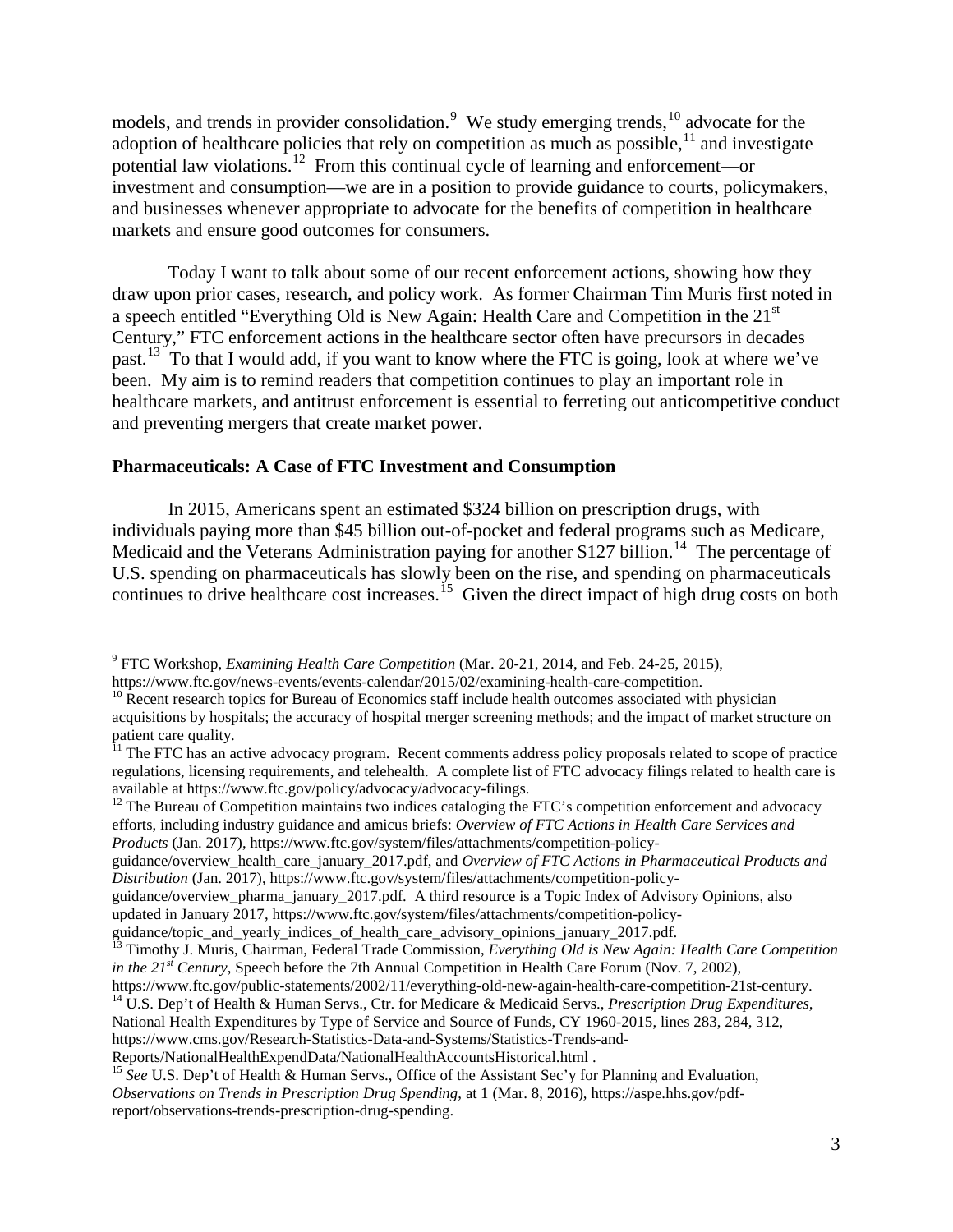consumers and taxpayers, the FTC devotes significant resources to promoting competition in pharmaceutical markets.

The FTC's work in the pharmaceutical sector began with an ambitious research agenda, as the FTC conducted industry-wide studies and issued public reports that involved detailed examinations of the functioning of pharmaceutical markets.<sup>16</sup> Of course, a key development that facilitated competition from generic drugs came in 1984, when Congress enacted the Hatch-Waxman Act. The Act established an abbreviated regulatory pathway for approval of generic drugs to foster the speedy market entry of these lower-cost alternatives. By the late 1990s, however, there were indications that aspects of the Hatch-Waxman regulatory framework might also be facilitating anticompetitive behavior aimed at delaying the entry of generic products. In particular, it became apparent that the very mechanism that Congress created to encourage generic drug firms to challenge invalid or narrow patents on brand name products—a reward to the first patent challenger of 180 days of market exclusivity—could also be used to create a barrier to competition. Armed with the knowledge of which firm was eligible for first-filer rights, branded companies could trade a share of the profits that would be lost once entry occurred in return for a promise not to enter.

The FTC's first two enforcement actions against reverse payment agreements between brand and generic drug firms were ultimately resolved with consent orders. In the first case, filed in 2000, the FTC charged that Abbott Labs paid Geneva Pharmaceuticals \$4.5 million per month in exchange for not bringing to market a generic alternative to Abbott's brand-name hypertension and prostate drug, Hytrin. At the time of the agreement, Geneva had received FDA approval as the first filer, which entitled it to 180 days of market exclusivity. Both parties settled the charges with a consent order that prohibited each company from entering into agreements in which a generic firm (1) gave up or transferred its 180-day exclusivity rights, or (2) agreed not to which a generic  $\lim_{x \to 0} \frac{1}{x}$  is a non-infringing product.<sup>17</sup> In 2002, the FTC filed an administrative complaint charging Hoechst and Andrx with entering an agreement whereby Andrx would not enter with a generic version of Cardizem CD in exchange for millions of dollars and a commitment by Andrx not to transfer its 180-day exclusivity rights as a first-filer or even to market a non-infringing generic version of the drug.<sup>[18](#page-3-2)</sup>

<span id="page-3-0"></span><sup>&</sup>lt;sup>16</sup> One early study examined the effects of state laws barring pharmacists from advertising the prices of prescription drugs, a study cited by the Supreme Court in striking down such laws under the First Amendment. *See Va. State Bd. of Pharmacy v. Va. Citizens Consumer Council*, 425 U.S. 748, 754 n.11, 765 n.20 (1976) (citing *Staff Report to the Federal Trade Commission on Prescription Drug Price Disclosure* (1975)). Another study examined the effects of state "anti-substitution" laws, which prevented pharmacists from dispensing a lower-cost generic drug unless the physician specifically prescribed the drug by its non-proprietary name. In this instance, the FTC published the staff's empirical findings, along with a model state law FTC staff developed with the Food and Drug Administration, to assist states in reforming their regulations to promote competition and facilitate consumer access to lower cost generic drugs. *See Staff Report to the Federal Trade Commission on Drug Product Selection* (1979), https://www.ftc.gov/reports/staff-report-drug-product-selection. *See also Staff Report of the Bureau of Economics*, *Generic Substitution and Prescription Drug Prices: Economic Effects of State Drug Product Selection Laws* (1985), https://www.ftc.gov/sites/default/files/documents/reports/generic-substitution-prescription-drug-prices-economic-

<span id="page-3-1"></span><sup>&</sup>lt;sup>17</sup> *Abbott Labs.*, Dkt. C-3945, and *Geneva Pharms., Inc.*, Dkt. C-3946 (final orders issued May 22, 2000).<br><sup>18</sup> *Hoechst*, Dkt. 9293 (complaint issued Mar. 16, 2000; consent order issued May 11, 2001).

<span id="page-3-2"></span>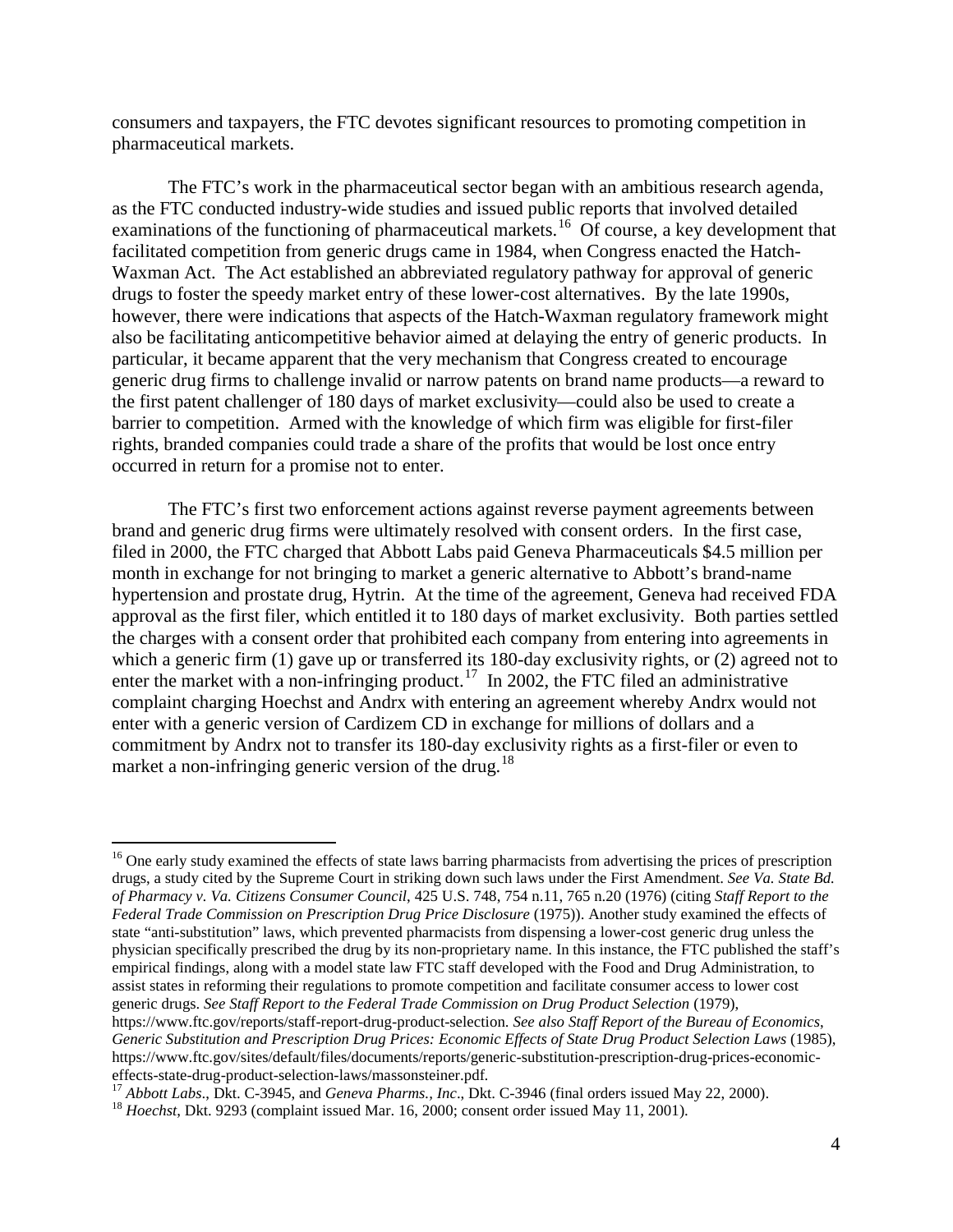In announcing these cases, the Commission (at the time, Chairman Pitofsky and Commissioners Anthony, Thompson, Swindle and Leary) issued a statement with the following counsel:

These consent orders represent the first resolution of an antitrust challenge by the government to a private agreement whereby a brand name drug company paid the first generic company that sought FDA approval not to enter the market, and to retain its 180-day period of market exclusivity. Because the behavior occurred in the context of the complicated provisions of the Hatch-Waxman Act, and because this is the first government antitrust enforcement action in this area, we believe the public interest is satisfied with orders that regulate future conduct by the parties. We recognize that there may be market settings in which similar but less restrictive arrangements could be justified, and each case must be examined with respect to its particular facts.

Pharmaceutical firms should now be on notice, however, that arrangements comparable to those addressed in the present consent orders can raise serious antitrust issues, with a potential for serious consumer harm. Accordingly, in the future, the Commission will consider its entire range of remedies in connection with enforcement actions against such arrangements, including possibly seeking disgorgement of illegally obtained profits.<sup>[19](#page-4-0)</sup>

 Other cases would not be resolved so quickly. In 2001, the FTC filed an administrative case against Schering-Plough, alleging that the company had entered into anticompetitive agreements in which it paid two generic firms millions of dollars to forgo launching a competitive alternative to K-Dur 20, an extended release potassium chloride supplement manufactured by Schering. The case proceeded into administrative litigation against Upsher, one of the generic firms, after American Home Products settled.[20](#page-4-1) After the ALJ dismissed the complaint, the Commission reversed, but then the Eleventh Circuit set aside the Commission's decision, holding that the Commission did not establish that the challenged agreements restricted competition beyond the exclusionary effects of Schering's patent. In 2006, the Supreme Court denied the Commission's petition for certiorari.<sup>[21](#page-4-2)</sup>

 Undeterred, in 2008 the Commission, led by Chairman Majoras, filed a federal court complaint against Cephalon, Inc. relating to agreements it made to prevent generic competition to its blockbuster drug, Provigil. The following year, with Bill Kovacic at the helm, the agency challenged two patent settlements involving the testosterone replacement drug AndroGel in a case that would eventually make it to the Supreme Court. While these cases were pending, the Commission under Chairman Leibowitz released an FTC staff report estimating that reverse payment settlements cost consumers, businesses and taxpayers \$3.5 billion a year in higher drug

<span id="page-4-0"></span><sup>&</sup>lt;sup>19</sup> Statement of the Commission, *Abbott Labs.*, Dkt. C-3946 (Mar. 16, 2000), https://www.ftc.gov/sites/default/files/hoeschtandrxcommstmt 0.htm.

<span id="page-4-2"></span>

<span id="page-4-1"></span><sup>&</sup>lt;sup>20</sup> Am. Home Prods., Dkt. 9297, 133 F.T.C. 611 (final order issued Apr. 2, 2002).<br><sup>21</sup> Schering-Plough Corp. v. FTC, 402 F.3d 1056 (11th Cir. 2005), cert. denied, 548 U.S. 919 (2006). Note that the Third Circuit's decision in the private K-Dur litigation adopted the "presumptively unlawful" analysis urged in our amicus brief and created the circuit split that led the Supreme Court to grant cert in the *Actavis* case. *See In re K-Dur Antitrust Litigation*, 686 F. 3d 197, 218 (3d Cir. 2012).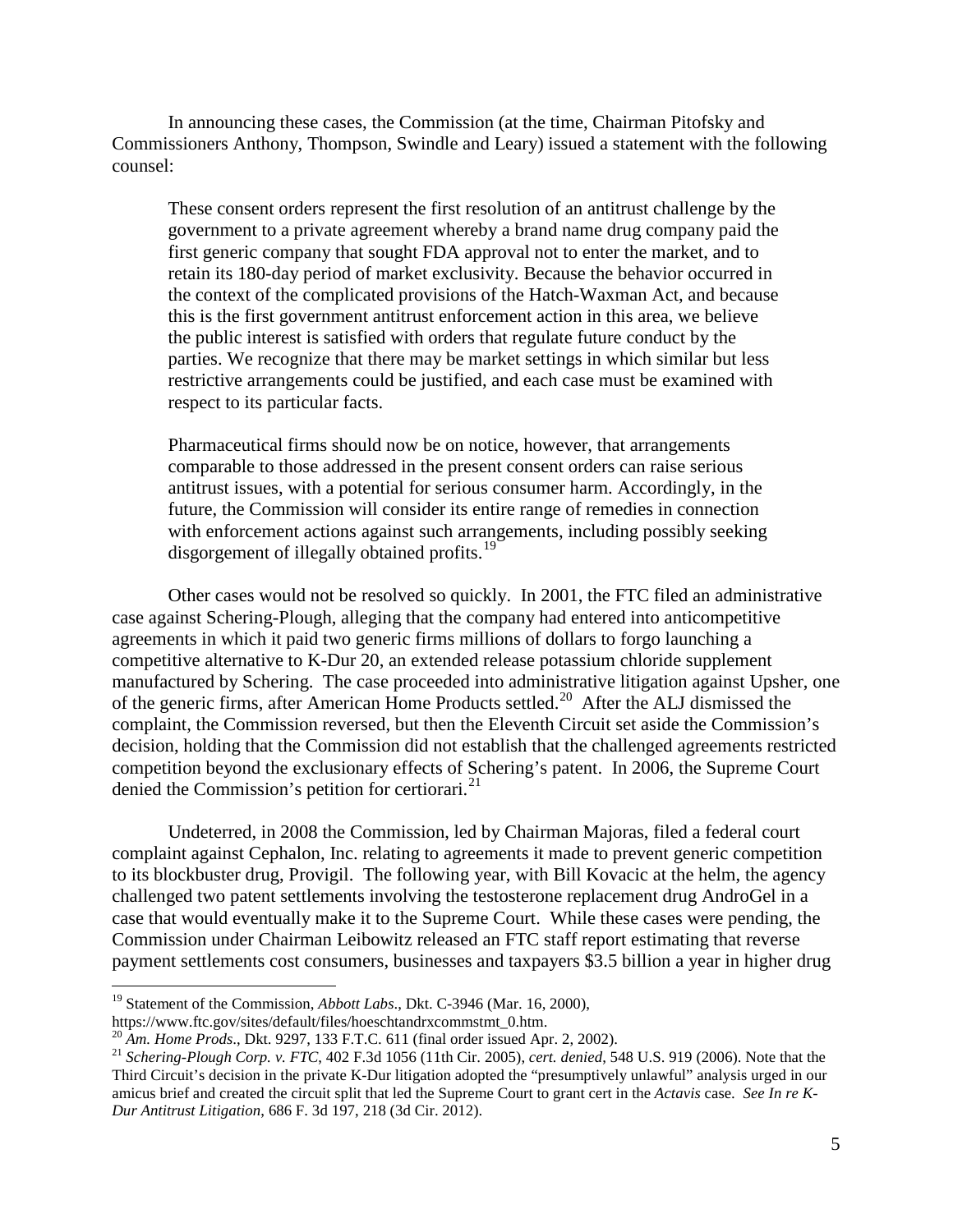prices.<sup>[22](#page-5-0)</sup> But it wasn't until 2013 that the Supreme Court weighed in on this issue, rejecting the scope-of-the-patent test and permitting antitrust scrutiny for reverse payment agreements— giving the FTC its first favorable ruling from a federal court.<sup>[23](#page-5-1)</sup>

 The Supreme Court's decision in *FTC v. Actavis* was a watershed moment in the FTC's efforts to combat anticompetitive brand-generic agreements that undermine the Hatch-Waxman framework. That decision was announced just a few weeks before I came back to the FTC to serve as Bureau Director. Since then, there have been many other successes in the Commission's long-running effort. In May of 2015, Teva, by then Cephalon's owner, agreed to settle the FTC's charges by paying \$1.2 billion in ill-gotten Provigil profits and refraining from entering into various types of reverse payment agreements for any of its other products.<sup>24</sup> More recently, branded drug maker Endo agreed to settle FTC claims that it entered into anticompetitive agreements with several generic companies not to enter the market in exchange for a promise not to market an authorized generic.<sup>25</sup> Under the stipulated order entered by the federal court, Endo—another large pharmaceutical company with a broad range of products—is barred for ten years from entering into reverse payment agreements that contain certain provisions, including no-AG commitments. The FTC first signaled its concern about no-AG commitments in amicus briefs in private actions,  $2<sup>6</sup>$  and the First and Third Circuits have now held that patent litigation settlements containing these provisions can raise the same competitive concerns the Supreme Court addressed in *Actavis*. [27](#page-5-5)

 The Commission can leverage its knowledge and resources by filing amicus briefs in private cases to help advance the development of post-*Actavis* case law. For instance, we urged the Third Circuit to correct several errors in the district court's antitrust analysis of the reverse payment settlement in *In re Wellbutrin Antitrust Litigation*. [28](#page-5-6) Specifically, the amicus brief

<span id="page-5-0"></span><sup>&</sup>lt;sup>22</sup> Pay-for-Delay: How Drug Company Pay-offs Cost Consumers Billions, FTC Staff Report (2010), https://www.ftc.gov/reports/pay-delay-how-drug-company-pay-offs-cost-consumers-billions-federal-trade-

<span id="page-5-3"></span><span id="page-5-2"></span>

<span id="page-5-1"></span><sup>&</sup>lt;sup>23</sup> FTC v. Actavis, Inc., 133 S. Ct. 2223 (2013).<br><sup>24</sup> FTC v. Cephalon, Inc., No. 2:08-cv-2141, 2015 WL 4395566 (E.D. Pa. 2015).<br><sup>25</sup> Joint Motion for Entry of Stipulated Order for Permanent Injunction, FTC v. Allergan p Cal. Jan. 23, 2017). The stipulated order, filed in federal court in California, settles separate charges against Endo in three separate proceedings, including *FTC v. Actavis* (Endo is the parent of defendants Par Pharmaceuticals Companies, Inc. and Paddock Laboratories). At the same time as its original complaint against Endo, the Commission also filed a stipulated order for permanent injunction against Teikoku Seiyaku Co., Ltd. and Teikoku Pharma USA, Inc., settling charges for those two defendants. *See* Stipulated Order for Permanent Injunction, *FTC v. Teikoku Pharma USA*, *Inc.*, No. 16-cv-01440 (E.D. Pa. Mar. 30, 2016).

<span id="page-5-4"></span><sup>&</sup>lt;sup>26</sup> Brief of Federal Trade Commission as Amicus Curiae, supporting Plaintiffs-Appellants, *In re Lamictal Direct Purchaser Antitrust Litig*., No. 14-1243 (3d Cir. Apr. 28, 2014),

https://www.ftc.gov/system/files/documents/amicus\_briefs/re-lamictal-direct-purchaser-antitrust-

litigation/140428lamictalbrief.pdf; Brief of Federal Trade Commission as Amicus Curiae, supporting Plaintiffs-Appellants, *Am. Sales Co. v. Warner-Chilcott Co.*, No. 14-2071 (1st Cir. June 16, 2015),

https://www.ftc.gov/system/files/documents/amicus\_briefs/american-sales-co.et-al.plaintiffs-appellants-v.warner-

<span id="page-5-5"></span><sup>&</sup>lt;sup>27</sup> King Drug Co. of Florence Inc. v. Smithkline Beecham Corp., 791 F.3d 388 (3d Cir. 2015); *In re Loestrin 24 FE Antitrust Litig.*, 814 F.3d 538 (1st Cir. 2016).

<span id="page-5-6"></span><sup>&</sup>lt;sup>28</sup> Brief of Federal Trade Commission as Amicus Curiae in Support of No Party, *In re Wellbutrin XL Antitrust Litig.*, Nos. 15-3559, 15-3591, 15-3681 & 15-3682 (3d Cir. Mar. 11, 2016),

https://www.ftc.gov/system/files/documents/amicus\_briefs/re-wellbutrin-antitrust-

litigation/160311wellbutrinbrief.pdf.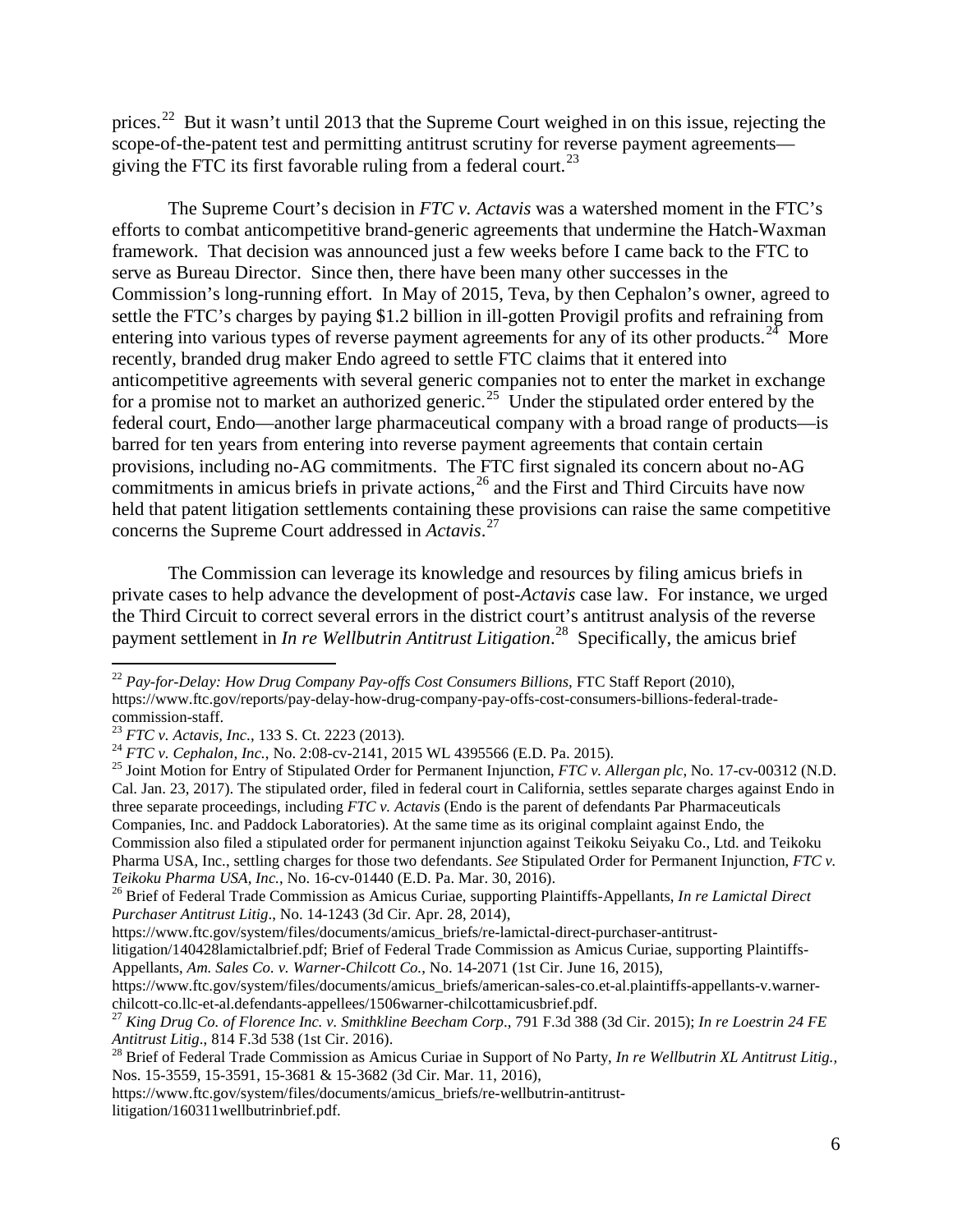focuses on errors made in assessing the anticompetitive harm that gives rise to a reverse payment claim and on possible justifications a defendant can offer in the rule-of-reason analysis. With respect to the anticompetitive harm, the brief explains that a reverse payment from a brand-name drug maker can violate the antitrust laws by eliminating the risk of generic competition regardless of whether the settlement fully resolves the patent litigation. Paying to eliminate the possibility of an at-risk launch during the pendency of an infringement action raises the same type of competitive harm at issue in *Actavis*. Further, the brief cautions against confusing antitrust liability, which requires a general showing of harm to the competitive process, with antitrust injury, which requires a specific showing that a party has suffered threatened harm or damages because of the antitrust violation.<sup>[29](#page-6-0)</sup> A reverse payment settlement can violate the antitrust laws regardless of whether the generic definitively would have otherwise entered the market sooner than permitted by the settlement. On justifications, the brief explains that a reverse payment is not justified by a procompetitive benefit unless the defendant shows how the payment directly promotes that benefit and explains the presence of the reverse payment. For example, the two justifications specifically identified in *Actavis*—saved litigation expenses and compensation for other services—indicate that the generic company's decision not to market its product was based on "traditional settlement considerations," not a sharing of monopoly profits preserved by avoiding competition.

 Arguments made in amicus briefs also can signal new areas of concern. For instance, two recent FTC amicus briefs outline potential concerns that branded firms may use FDAmandated REMS distribution restrictions or other closed distribution systems to deny generic drug makers the samples they need to conduct bioequivalence tests, which they must do before they can enter the market.[30](#page-6-1) Given the number and complexity of private actions in the pharmaceutical space, FTC staff will continue to look for opportunities to shape antitrust law for the benefit of consumers and competition.

Following the same timeline as the efforts on reverse payment settlements, the Commission initiated what former Chairman Tim Muris referred to as "second generation" cases, those involving unilateral conduct by branded drug manufacturers to abuse the Hatch-Waxman process in order to restrain competition.<sup>[31](#page-6-2)</sup> Although the Commission had examined the potential for competitors to abuse a judicial process in order to limit competition in cases outside

 $\overline{a}$ 

<span id="page-6-1"></span><sup>30</sup> Federal Trade Commission's Brief as Amicus Curiae, *Mylan v. Celgene*, No. 2:14-CV-2094 (D.N.J. June 17, 2014), https://www.ftc.gov/system/files/documents/amicus\_briefs/mylan-pharmaceuticals-inc.v.celgenecorporation/140617celgeneamicusbrief.pdf; Brief of Federal Trade Commission as Amicus Curiae, *Actelion Pharm. Ltd. v. Apotex Inc.*, No. 1:12-cv-05743 (D.N.J. Mar. 11, 2013),

<span id="page-6-0"></span> $29$  In a separate action, the First Circuit accepted the FTC's distinction between an antitrust violation and injury-infact. *See In re Nexium (Esomeprazole) Antitrust Litig.*, 842 F.3d 34, 59-60 (1st Cir. 2016); Brief of Amicus Curiae Federal Trade Commission in Support of No Party, *In re Nexium (Esomeprazole) Antitrust Litig.*, Nos. 15-2005, 15- 2006, & 15-2007 (1st Cir. Feb. 12, 2016), https://www.ftc.gov/system/files/documents/amicus\_briefs/re-nexium-<br>esomeprazole-antitrust-litigation/160212nexiumbrief.pdf.

https://www.ftc.gov/sites/default/files/documents/amicus\_briefs/actelion-pharmaceuticals-ltd.et-al.v.apotexinc./130311actelionamicusbrief.pdf.<br><sup>31</sup> Statement of the Federal Trade Commission before the Committee on Commerce, Science, and Transportation,

<span id="page-6-2"></span>United States Senate, (Apr. 23, 2002) at 5, *available at*

https://www.ftc.gov/sites/default/files/documents/public\_statements/prepared-statement-federal-trade-commissionpharmaceutical-industry/pharmtestimony.pdf.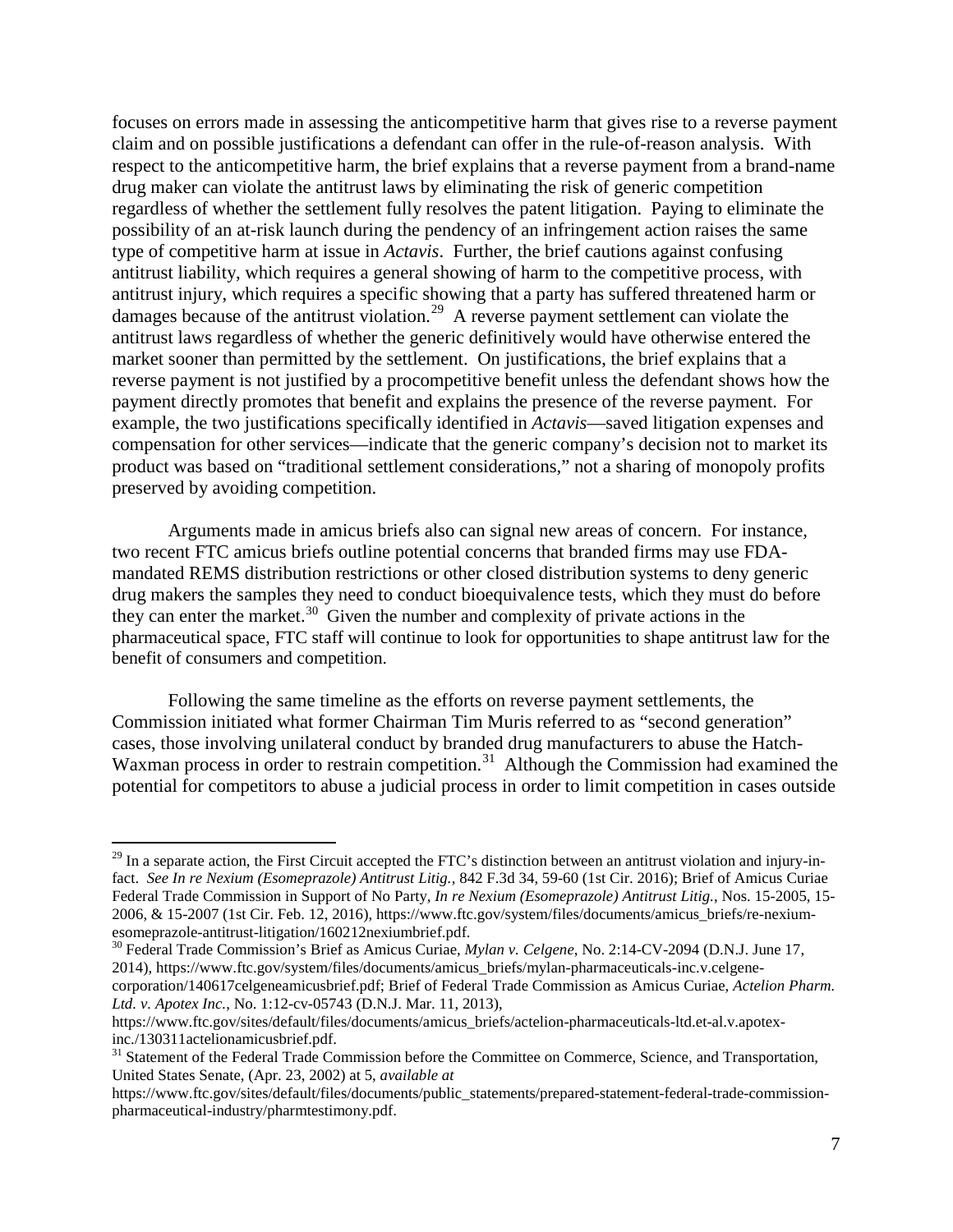the healthcare sector,  $32$  the Commission began to focus during this period on the practice of some pharmaceutical companies to improperly list patents in the FDA's "Orange Book." [33](#page-7-1) Once listed in the Orange Book, these patents triggered the Hatch-Waxman provision granting an automatic 30-month stay of any ANDA approval, thereby delaying generic entry. Filings made in bad faith had the same exclusionary effect as properly listed patents, because the FDA took the listings at face value, without any further inquiry.

Antitrust violations relying on an abuse of government processes implicate the scope of the *Noerr-Pennington* doctrine.<sup>34</sup> Another project Chairman Muris launched—which Acting Chairman Ohlhausen spearheaded during her time as head of the Office of Policy Planning—was a study of the proper scope of *Noerr* immunity, which prevents antitrust liability for individual petitioning activity that is protected by the First Amendment. The staff's 2006 Report specifically addressed the proper application of *Noerr* protection for three scenarios in which competitors could use government processes to seek anticompetitive rewards: 1) requests for ministerial government acts; 2) misrepresentations to a government decision maker in a nonpolitical context; and 3) repetitive requests for government action filed regardless of merit solely to use the government process to suppress competition.<sup>35</sup>

The Commission first signaled its concerns about this type of conduct related to pharmaceutical products in amicus briefs filed in two private actions, arguing that Orange Book filings are not protected petitioning under *Noerr* because the government performs no independent review, but rather acts solely in reliance on the private party's representations.<sup>[36](#page-7-4)</sup> Then, in 2002, the Commission brought its first enforcement action involving *Noerr* issues, alleging that Biovail Corporation illegally acquired the exclusive license to a drug patent and

<span id="page-7-2"></span>Orange Book when the ANDA filer makes its Paragraph IV certification.<br><sup>34</sup> See E. R.R. Presidents' Conference v. Noerr Motor Freight, Inc., 365 U.S. 127 (1961); *United Mine Workers of*<br>America v. Pennington, 381 U.S. 657

<span id="page-7-3"></span><sup>35</sup> FTC Staff Report, *Enforcement Perspectives on the Noerr-Pennington Doctrine*, at 4 (2006), https://www.ftc.gov/sites/default/files/documents/reports/ftc-staff-report-concerning-enforcement-perspectivesnoerr-pennington-doctrine/p013518enfperspectnoerr-penningtondoctrine.pdf. <sup>36</sup> Brief for Federal Trade Commission as Amicus Curiae, opposing Defendant's Motion to Dismiss, *Am. Bioscience,* 

https://www.ftc.gov/sites/default/files/documents/amicus\_briefs/re-buspirone-antitrust-litigation/buspirone.pdf.

<span id="page-7-0"></span> <sup>32</sup> *See AMERCO*, Dkt. 9193, 109 F.T.C. 135 (consent order entered May 18, 1987); *FTC v. Superior Ct. Trial Lawyers Ass'n*, 493 U. S. 411 (1990).<br><sup>33</sup> Under the provisions of the Hatch-Waxman Act, a company may obtain approval to make and sell a generic

<span id="page-7-1"></span>version of a branded drug by filing an Abbreviated New Drug Application (ANDA) with the FDA. If a company seeks to market a generic version of a branded drug prior to the expiration of one or more of the patents listed in the Orange Book as relating to that drug, the generic applicant must provide a certification to the FDA with respect to each such patent. One type of certification a generic applicant may make to the FDA is a "Paragraph IV certification," in which the applicant claims that the branded-drug company's patent is invalid or will not be infringed by the manufacture, use, or sale of the generic product. The Hatch-Waxman Act allows a branded-drug company to delay the entry of a generic drug for which Paragraph IV certification has been filed by filing a patent infringement suit against the generic drug applicant. If such a suit is filed, the FDA stays final approval of the ANDA until the earliest of: 1) patent expiration; 2) a final determination by a court of non-infringement or patent invalidity; or 3) the expiration of a 30-month period from the time the ANDA filer notifies the patent holder of a Paragraph IV certification. An ANDA filer must notify each patent owner and branded-drug company listed in the

<span id="page-7-4"></span>*Inc. v. Bristol-Myers Squibb Co.*, No. CV-00-08577 (C.D. Cal. Sept. 7, 2000),

https://www.ftc.gov/sites/default/files/documents/amicus\_briefs/re-buspirone-antitrust-litigation/buspirone.pdf; Brief for Federal Trade Commission as Amicus Curiae, opposing Defendant's Motion to Dismiss, *In re Buspirone Patent Litig.*, MDL No. 1410 (S.D.N.Y. Jan. 8, 2002),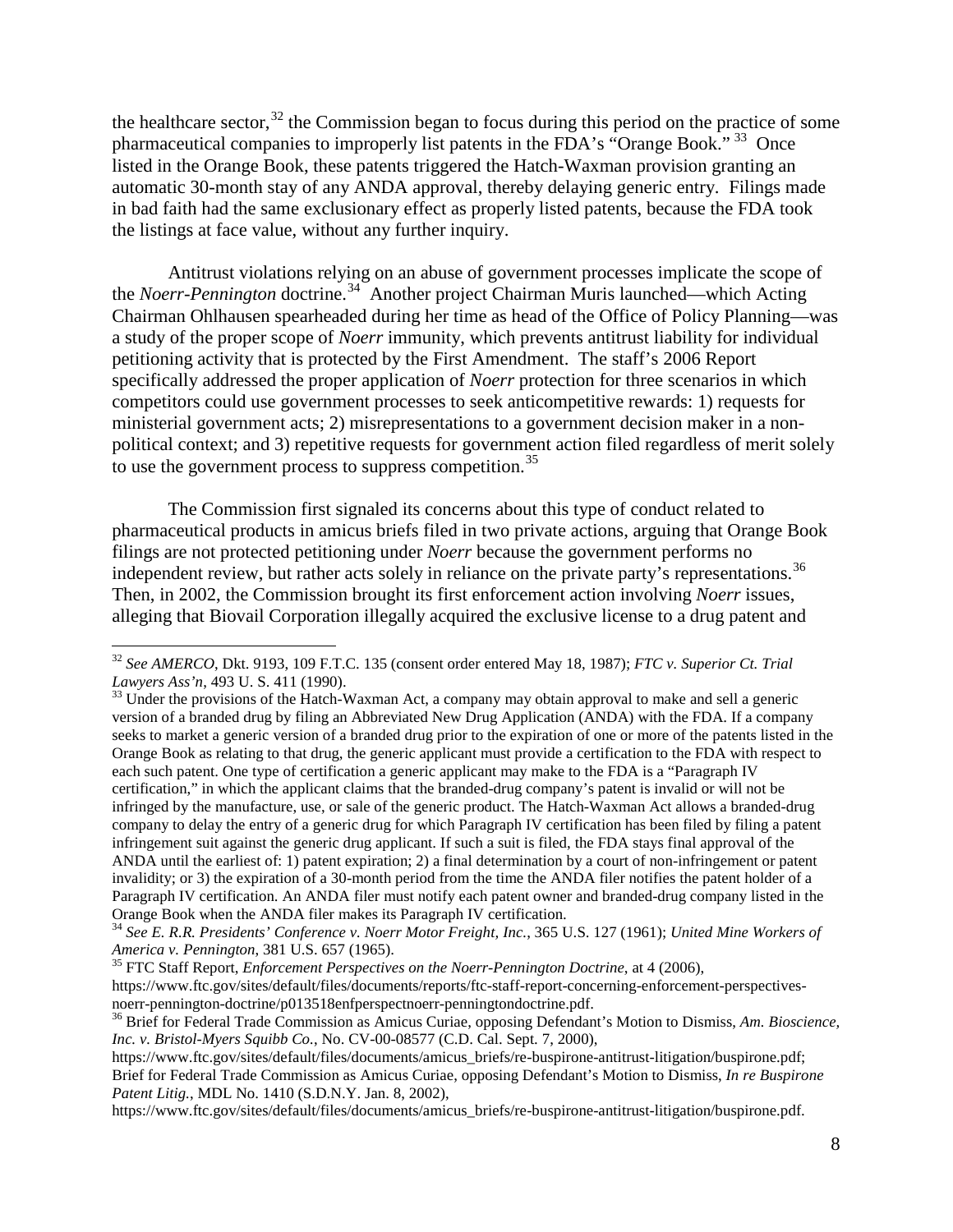wrongfully listed that patent in the Orange Book in order to maintain its monopoly in the antihypertension drug Tiazac. Biovial settled the charges by divesting part of the exclusive rights back to the original owner and agreeing to a prohibition on wrongfully listing patents in the Orange Book. [37](#page-8-0) 

 I mention these origin cases not out a sense of nostalgia, but more out of a sense of déjà vu. Look closely at recent FTC enforcement actions in this area and you will see how our work relies on areas of interest identified years ago. For instance, the Commission has always been concerned about agreements not to compete that are not part of a patent settlement but nonetheless have the effect of reducing generic competition. In 2004, Perrigo and Alpharma, the only two manufacturers of over-the-counter store-brand children's liquid ibuprofen, agreed to pay \$6.25 million in illegal profits generated from their illegal agreement not to compete.<sup>38</sup> In 2015, the FTC charged Concordia Pharmaceuticals, Inc. and Par Pharmaceutical, Inc. with entering into an unlawful agreement not to compete in the sale of generic versions of Kapvay, a prescription drug used to treat Attention Deficit Hyperactivity Disorder.<sup>[39](#page-8-2)</sup>

Similarly, competitive issues continue to arise from unilateral conduct to abuse governmental processes. The Commission's recent unanimous decision to charge Shire ViroPharma with illegal monopolization via a campaign of sham citizen petitions harkens back to the original Orange Book cases.<sup>40</sup> In that case the Commission alleges that ViroPharma maintained its monopoly over Vancocin Capsules by filing 43 repetitive and unsupported petitions with the FDA, as well as three lawsuits, between 2006 and 2012, all in an effort to obstruct and delay approval of a generic version. Even after a panel of 16 independent scientific and medical experts considered and rejected ViroPharma's unsupported arguments, ViroPharma continued to repeat its rejected arguments, the complaint alleges. Because of the FDA's policy not to approve any generic applications until it resolves any pending citizens' petitions, we allege that ViroPharma's conduct delayed the FDA approval of a generic, at a significant cost to those who take this medicine.

 Other good news on the reverse payment agreement front comes from FTC staff's review of agreements filed with the antitrust agencies under the Medicare Prescription Drug,

<span id="page-8-0"></span> $37$  Biovail Corp., Dkt. C-4060 (final order issued Oct. 2, 2002).

<span id="page-8-1"></span><sup>&</sup>lt;sup>38</sup> *FTC v. Perrigo Co.*, No. 1:04CV01397 (D.D.C. 2004) (final order and stipulated permanent injunction approved Aug. 24, 2004; modified June 23, 2006).<br><sup>39</sup> Concordia Pharms, Inc. and Par Pharm., Inc., Dkts. C-4553 and C-4554 (final orders issued Oct. 30, 2015).

<span id="page-8-3"></span><span id="page-8-2"></span><sup>&</sup>lt;sup>40</sup> The Commission also has charges pending in federal court against AbbVie, Inc. and its partner, Besins Healthcare Inc., alleging that the companies filed baseless infringement lawsuits to delay consumers' access to lower-priced versions of Androgel. *FTC v. Abbvie Inc.*, 107 F. Supp. 3d. 428 (E.D. Pa. 2015), *reconsideration denied*, No. 14-cv-5151, WL 5025438 (E.D. Pa. Aug. 25, 2015) (complaint seeking a permanent injunction and other equitable relief filed September 8, 2014, https://www.ftc.gov/enforcement/cases-proceedings/121-0028/abbvie-inc-et-al). The complaint had two principal counts: (1) baseless patent infringement lawsuits by AbbVie Defendants against potential generic competitors to trigger the automatic 30-month stay and delay generic entry; and (2) while these lawsuits were pending, the AbbVie Defendants entered into an anticompetitive settlement with Teva to delay launching its alternative to Androgel in exchange for a highly profitable authorized generic deal for another product. In May 2015, the district court granted defendants' motion to dismiss, ruling that the patent settlement agreement was not anticompetitive under *FTC v. Actavis,* that Teva could not plausibly know the patent infringement case was groundless and therefore that its agreement to settle that action was not a restraint of trade*.* At the appropriate time, the Commission may consider whether to appeal that ruling; the case is proceeding on the sham litigation count.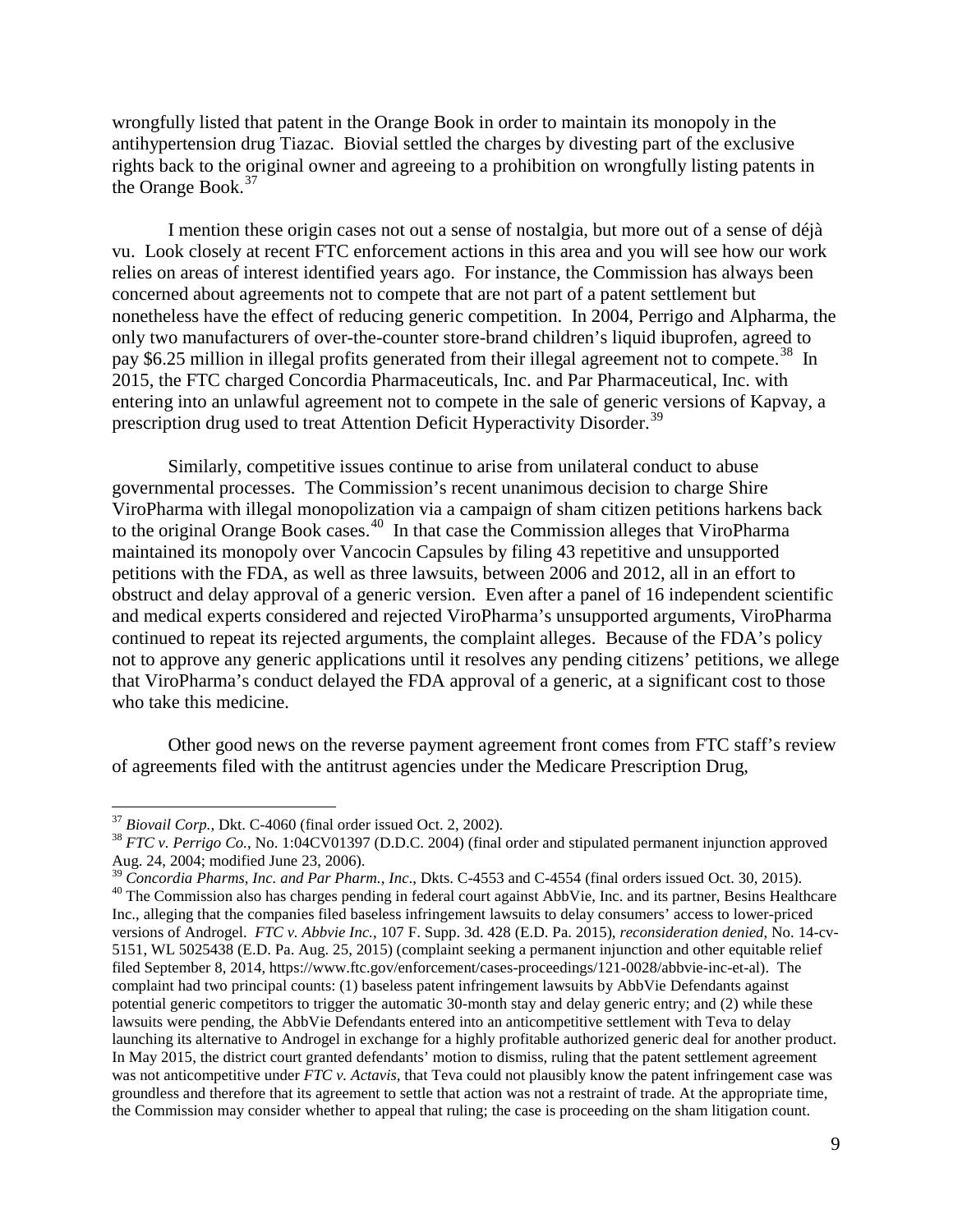Improvement and Modernization Act, also known as MMA filings. Based on our most recent annual report—which includes the first full year of filings since the Court's ruling in *Actavis* the number of potentially unlawful reverse payment agreements appears to be falling, reversing what had been a steady upward trend in the number of those agreements since  $2005.<sup>41</sup>$  $2005.<sup>41</sup>$  $2005.<sup>41</sup>$  It has always been true that the majority of patent settlements do not include payments to generic companies, proving that reverse payment compensation to the generic company is not a necessary feature of settling patent litigation. The recent data reinforce that conclusion.

Let me turn for a moment to another area of concern to the Commission—ensuring that transactions involving pharmaceutical companies do not lead to less competition and higher prices. Here again, the Commission's expertise in reviewing competition in pharmaceutical mergers is deep and wide. The FTC has a well-developed analytical approach to examining the likely competitive effects in pharmaceutical markets that considers not only on-market products, but also products in development where a merger might eliminate one of only a few likely entrants. Starting in 1995 with cases that required divestitures involving potential competition,<sup>[42](#page-9-1)</sup> Commission staff has routinely investigated not only products where there are existing product overlaps between the merging parties, but also markets in which one firm has a product and the other has a product in development, as well as future markets in which there is no generic version available but both firms are two of only a few firms likely to develop a generic product in the near future.

During my time at the Bureau, the Commission has required divestitures in connection with 18 transactions involving generic pharmaceutical products. But we are aware of concerns that, in light of the number and size of pharmaceutical mergers, increasing levels of concentration may be adversely affecting current levels of competition as well as the development of new branded and generic drugs. In light of these concerns, during our review of Teva's proposed acquisition of Allergan—two firms with extensive generic portfolios—FTC staff looked beyond individual product overlaps to investigate three additional potential theories of harm. First, we considered whether the merger would likely lead to anticompetitive effects from the bundling of generic products. Second, we examined whether the merger would likely decrease incentives to challenge the patents held by brand name pharmaceutical companies and bring new generic drugs to market. Finally, we analyzed whether the proposed transaction might dampen incentives to develop new generic products generally rather than with respect to specific overlapping products, especially for difficult-to-develop products such as sterile injectables. In each instance, however, the Commission concluded that there were unlikely to be additional competitive effects beyond those arising from direct product overlaps.<sup>[43](#page-9-2)</sup>

Nonetheless, the consent order in Teva/Allergan represents the largest divestiture order in a pharmaceutical merger in the Commission's history. It remedies the competitive concerns in 79 markets including oral contraceptives, steroidal medications, and mental health drugs. In

<span id="page-9-0"></span> $^{41}$  BUREAU OF COMPETITION, FED. TRADE COMM'N, AGREEMENTS FILED WITH THE FEDERAL TRADE COMMISSION UNDER THE MEDICARE PRESCRIPTION DRUG, IMPROVEMENT, AND MODERNIZATION ACT OF 2003, OVERVIEW OF AGREEMENTS FILED IN FY 2014, https://www.ftc.gov/system/files/documents/reports/agreements-filled-federal-

<span id="page-9-1"></span>trade-commission-under-medicare-prescription-drug-improvement/160113mmafy14rpt.pdf.<br><sup>42</sup> Am. Home Prods., Dkt. C-3557, 119 F.T.C. 217 (1995); Hoechst, Dkt. C-3629, 120 F.T.C. 1010 (1995).<br><sup>43</sup> Statement of the Commission,

<span id="page-9-2"></span>https://www.ftc.gov/system/files/documents/public\_statements/973673/160727tevaallergan-statement.pdf.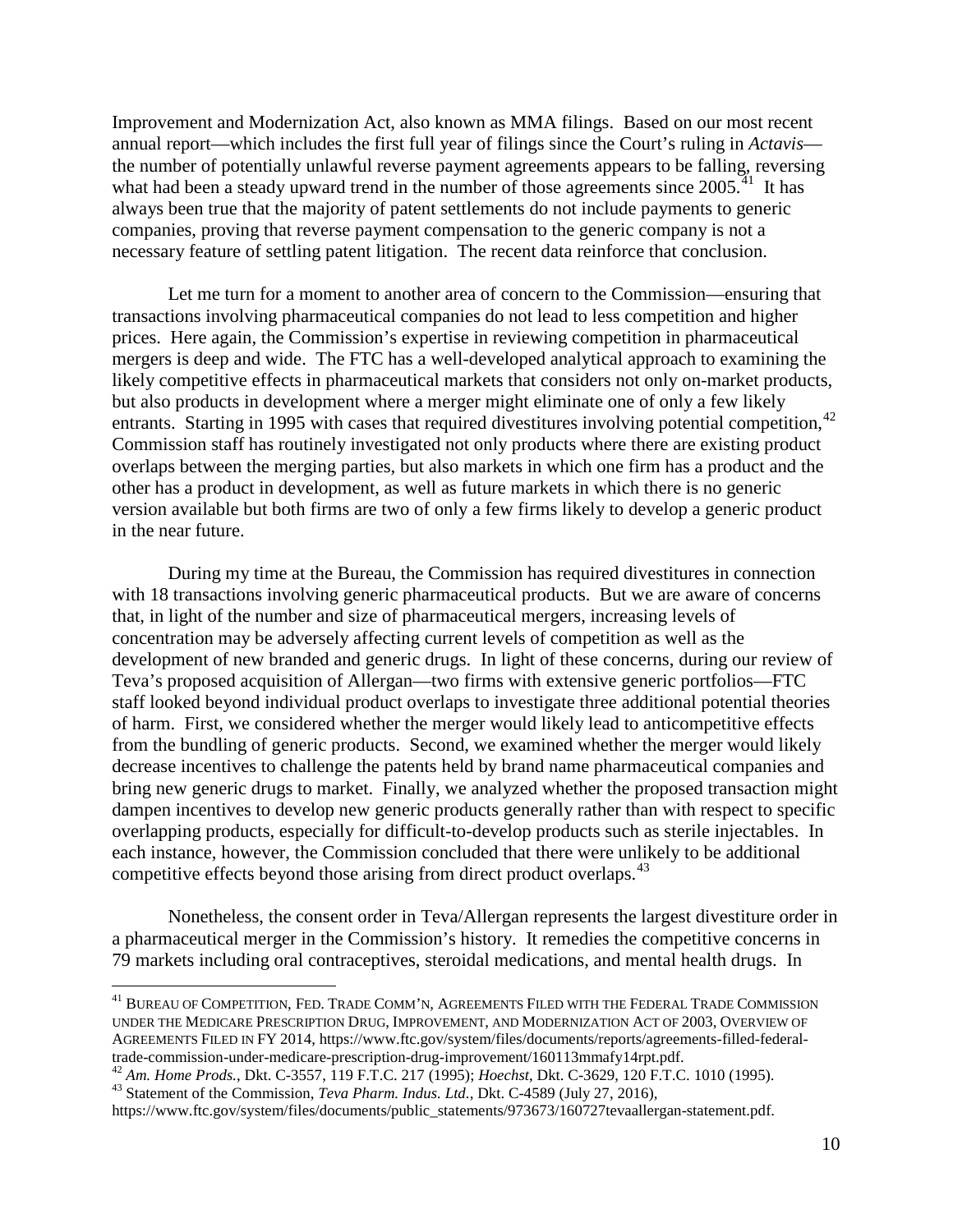order to address the potential effects in an additional 15 products for which Teva supplies the active ingredients to current or future Allergan competitors, the Commission required Teva to offer existing API customers the option of entering into long-term supply contracts. In addition, the Commission took steps to structure the divestitures to minimize the risk that the buyer would not maintain the competitive status quo. First, we separated the products into smaller divestiture packages so that no one buyer would take on too many products. Second, we required Teva to divest the easier-to-divest product, such as one that was made by a contract manufacturer where the contract could be assigned. Third, we brought specialist interim monitors on board early in the divestiture negotiation process to oversee the technology transfers, and required Teva to take additional steps to dedicate resources to ensure a smooth transfer. Finally, we carefully vetted the eleven buyers to ensure each one had the resources to take the assets and compete in the market at issue.

Many of the improvements incorporated into the Teva/Allergan order reflect learning gained during the recently concluded Merger Remedy Study.<sup>44</sup> The Remedy Study examined 89 merger orders issued between 2006 and 2012, including 24 orders involving pharmaceutical divestitures. The study confirmed that Commission's practices related to designing, drafting and implementing its merger remedies are generally sound, but it also identified areas for improvement. Specifically with regard to pharmaceutical merger remedies, the Study offers the following Best Practices:

To ensure the success of divestitures in the pharmaceutical industry, the respondent should:

• divest the easier-to-divest product wherever possible, such as products already made at a third-party manufacturing site;

• provide complete information upfront to the proposed buyer so that the buyer can be prepared to step into the respondent's place with key customers, including regarding any production problems or supply chain issues and more in-depth sales and costs figures;

• work with the proposed buyer to develop a comprehensive technology transfer plan and identify specific employees to oversee respondent's transfer to the new manufacturing facility; and

• retain a Commission-approved monitor prior to entry of the order to facilitate development of the technology transfer plan.

The proposed buyer should identify any necessary third-party contract manufacturers for divested products that the buyer will not manufacture in its own facilities, and provide detailed business plans for investment in products in development, including internal hurdle rates.<sup>[45](#page-10-1)</sup>

Going forward, a divestiture order for pharmaceutical products will follow these principles whenever appropriate to ensure that it prevents competitive harm from the merger.

<span id="page-10-0"></span><sup>44</sup> FTC Staff Report, *The FTC's Merger Remedies 2006-2012: A Report of the Bureaus of Competition and Economics* (2017), https://www.ftc.gov/system/files/documents/reports/ftcs-merger-remedies-2006-2012-reportbureaus-competition-economics/p143100\_ftc\_merger\_remedies\_2006-2012.pdf. 45 *Id.* at 36-37.

<span id="page-10-1"></span>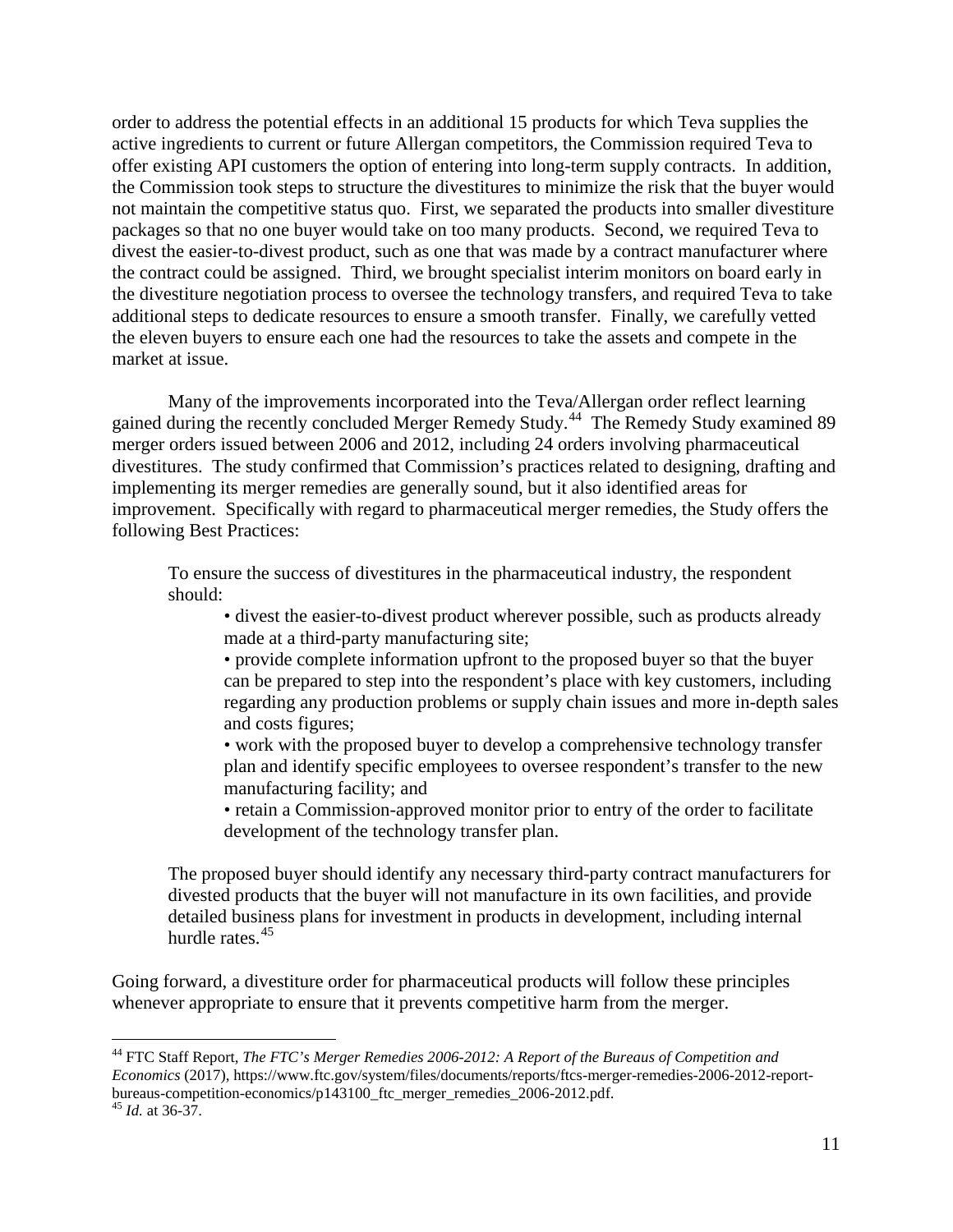I also want to briefly address the issue of high drug prices. We are often asked what the FTC can do about the high cost of prescription drugs, especially when there are sudden and dramatic increases. My answer, not surprisingly, is that it depends. I always start by cautioning that it is not an antitrust violation if a firm—even a monopolist—charges a high price or increases prices without warning. A pharmaceutical company with a patented product may charge a high price for that product—that is an essential feature of our patent system. Moreover, sudden price changes are often the result of normal market forces, such as ingredient shortages or manufacturing disruptions. But there can be situations where a company with market power in a pharmaceutical product engages in conduct that restrains competition—reverse payment agreements, for instance. Or garden variety agreements not to compete, like the one I discussed earlier involving Concordia and Par. Or conduct that effectively excludes potential rivals.

Earlier this year, the Commission alleged that Questcor Pharmaceuticals, Inc. (acquired by Mallinckrodt ARD Inc., after the conduct at issue), engaged in illegal monopolization when it acquired the rights to a drug that threatened its monopoly in the U.S. market for adrenocorticotropic hormone (ACTH) drugs.<sup>46</sup> Acthar is a specialty drug used as a treatment for infantile spasms, a rare seizure disorder afflicting infants. In other parts of the world, doctors treat patients with Synacthen Depot at a fraction of the price of Acthar. The FTC's complaint alleges that, while benefitting from an existing monopoly over Acthar, the only U.S. ACTH drug, Questcor illegally acquired the rights to develop Synacthen Depot in the United States. The acquisition stifled competition by preventing other bidders interested in acquiring these assets from using them to develop a competing synthetic ACTH drug. This conduct preserved Questcor's monopoly and allowed it to maintain extremely high prices for Acthar. Under a stipulated settlement filed in federal court, Mallinckrodt agreed to pay \$100 million in equitable monetary remedies and grant a license to another company to develop Synacthen Depot to treat certain conditions.[47](#page-11-1)

The Questcor case is not the first time the FTC has targeted exclusionary conduct by a monopolist where the effect was to stave off nascent competition and keep prices high. In 1998, the Commission filed charges in federal court alleging that Mylan Laboratories, Inc. and three other companies conspired to create a monopoly for Mylan over two generic anti-anxiety medications. Along with 32 state attorneys general, the FTC alleged that in exchange for signing 10-year exclusive licensing agreements to supply only Mylan with the raw materials necessary to make lorazepam and clorazepate, Mylan agreed to pay the manufacturers a percentage of its gross profits on sales. Mylan promptly raised its price for the two products as much as 3,000%. After the district court denied the defendants' motion to dismiss and ruled that the Commission has the authority to seek disgorgement in antitrust actions brought in federal court under Section

<span id="page-11-0"></span><sup>46</sup> Complaint for Injunctive and Other Equitable Relief, *FTC v. Mallinckrodt ARD Inc*., No. 1:17-cv-00120 (D.D.C. Jan. 25, 2017).

<span id="page-11-1"></span><sup>47</sup> Stipulated Order for Permanent Injunction and Equitable Monetary Relief, *FTC v. Mallinckrodt ARD Inc*., No. 1:17-cv-00120 (D.D.C. Jan. 30, 2017).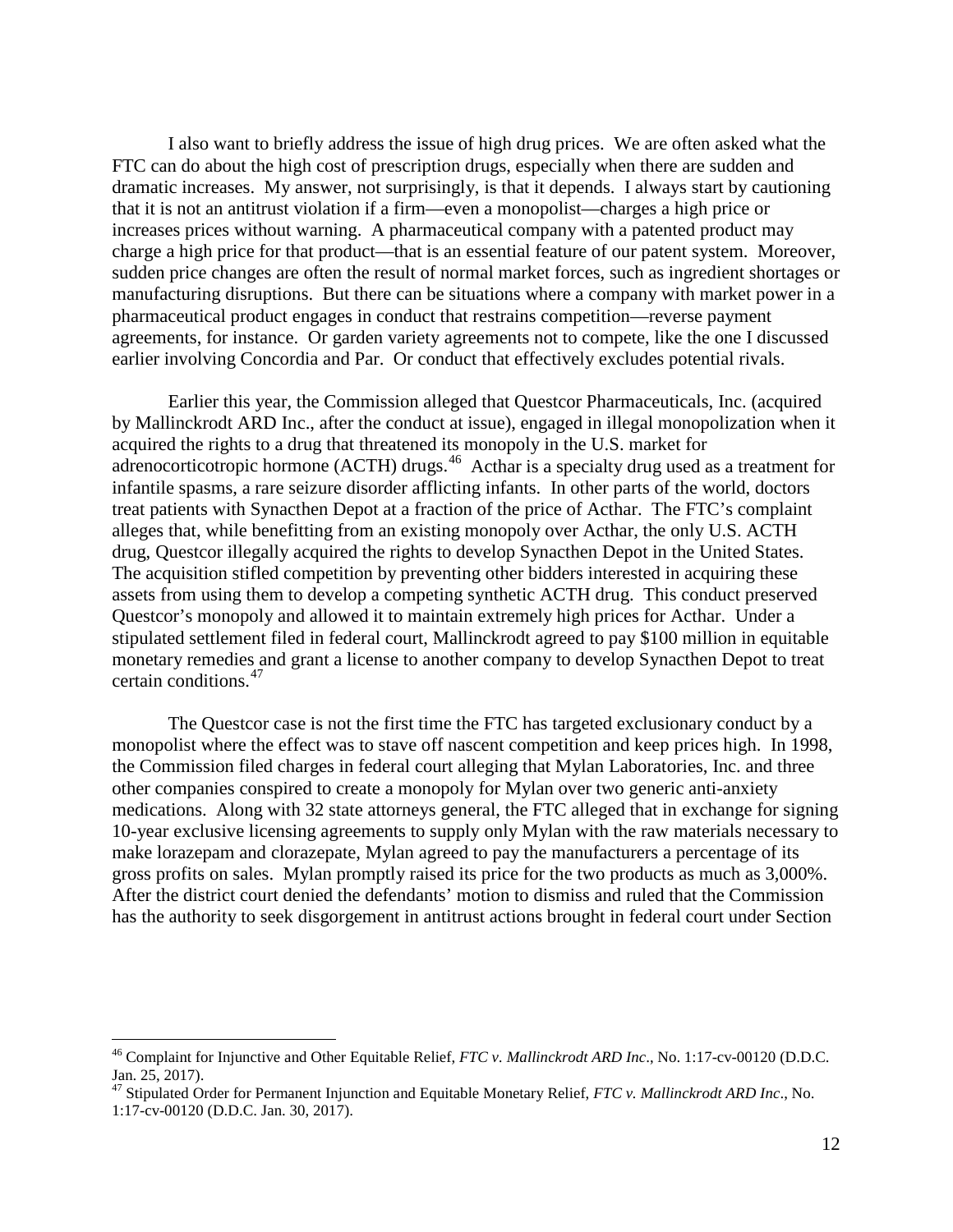13(b) of the FTC Act, $48$  Mylan settled the charges and paid \$100 million, money that was returned to consumers and state agencies that had overpaid for the drugs.<sup>[49](#page-12-1)</sup>

The Commission also obtained a 2015 settlement that included disgorged profits after charging Cardinal Health with coercing the only two suppliers of a critical input into exclusive supply agreements that denied these inputs to other radiopharmacies that might compete with Cardinal. At the time, Cardinal was the largest operator of radiopharmacies in the U.S. and the only operator in 25 metropolitan areas. The FTC's complaint set out a variety of coercive tactics Cardinal allegedly used to obtain exclusive rights to heat perfusion agents sold by General Electric and Bristol-Myers-Squibb, leading to inflated prices for the drugs.<sup>[50](#page-12-2)</sup> The Commission's order bars Cardinal from entering into simultaneous exclusive deals with manufacturers of the same radiopharmaceutical product, or coercing suppliers into *de facto* exclusive distribution agreements. The order also contains provisions designed to facilitate entry in certain markets, for instance by granting Cardinal customers the option to terminate contracts and find another supplier. Cardinal also paid \$26.8 million into a fund for distribution to injured customers.

The Commission is also attentive to exclusionary conduct by pharmaceutical companies that inhibits innovation that could increase competition and lead to lower prices. Last year, the Commission voted unanimously to charge Invibio, the first company to sell implant-grade polyetheretherketone (PEEK), with using exclusive supply contracts to lock up customers and box out rivals. When two other companies developed a competing PEEK product, Invibio adopted an "all-or-nothing" strategy with medical device customers that not only kept PEEK prices high, but also stifled incentives to develop new and improved forms of PEEK. In pursuing and enforcing exclusivity, Invibio prevented the newcomers from establishing a reputation with medical device companies that would validate their status as an effective PEEK supplier, leading to lower prices and other benefits of competition, such as future investments in innovative technologies. The Commission's order was designed to prevent Invibio from establishing *de facto* exclusivity, but allows the company to continue to engage in procompetitive collaborations with customers.<sup>[51](#page-12-3)</sup>

The FTC is continually trying to better understand market behavior, including when and how pricing practices in the pharmaceutical sector might impede competition on the merits. For instance, at a June 2014 workshop, the FTC and the DOJ brought together academics and practitioners to consider economic learning related to pricing practices such as loyalty and bundled discounts, and to assess the proper treatment of these practices under the antitrust laws.<sup>52</sup> While the antitrust laws were not designed to regulate prices, antitrust enforcement can prevent exclusionary conduct that allows a firm to raise prices without fear of inducing entry.

<span id="page-12-0"></span> <sup>48</sup> *FTC v. Mylan Labs, Inc.*, 62 F. Supp. 2d 25, 37 (D.D.C. 1999).

<span id="page-12-1"></span><sup>49</sup> FTC News Release, *FTC Reaches Record Financial Settlement to Settle Charges of Price-fixing in Generic Drug Market* (Nov. 29, 2000), https://www.ftc.gov/news-events/press-releases/2000/11/ftc-reaches-record-financial-

<span id="page-12-2"></span>settlement-settle-charges-price.<br><sup>50</sup> Complaint for Injunctive and Other Equitable Relief, *FTC v. Cardinal Health, Inc.*, No. 15-cv-3031 (S.D.N.Y.<br>Apr. 20, 2015), https://www.ftc.gov/system/files/documents/cases/150420car

<span id="page-12-4"></span>

<span id="page-12-3"></span><sup>&</sup>lt;sup>51</sup>Victrex plc, Dkt. C-4586 (final order issued July 14, 2016).<br><sup>51</sup>Victrex plc, Dkt. C-4586 (final order issued July 14, 2016).<br><sup>52</sup> FTC/DOJ workshop, *Conditional Pricing Practices: Economic Analysis & Policy* Implicati https://www.ftc.gov/news-events/events-calendar/2014/06/conditional-pricing-practices-economic-analysis-legalpolicy.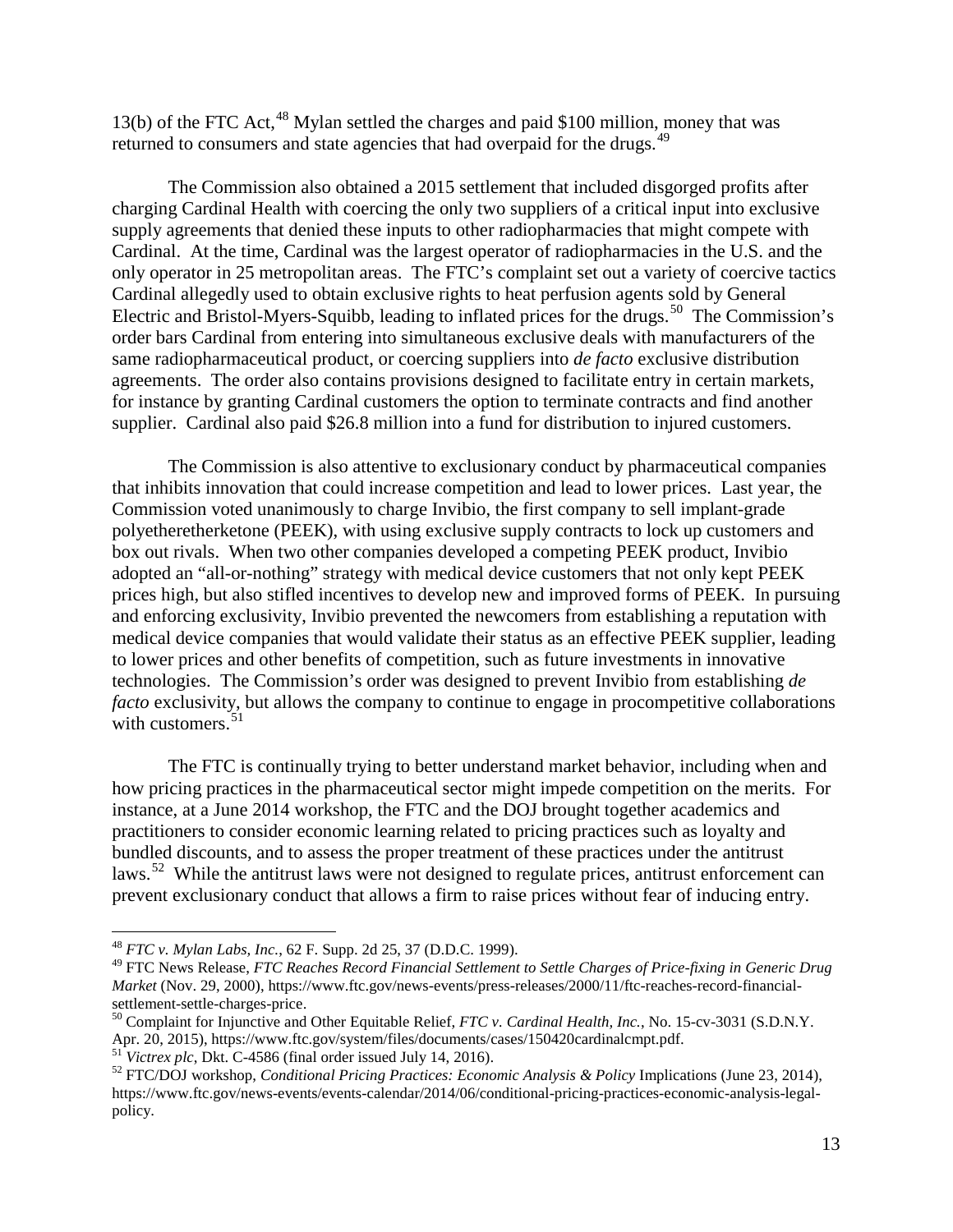High prices alone will not trigger antitrust condemnation, but high prices plus exclusionary conduct might.

## **Provider Mergers: Clear Guidance from Litigated Cases**

Provider mergers constitute one area of FTC antitrust enforcement that stands out for the sheer number of recent litigated decisions. Since July 2013, there have been four appellate court decisions validating the Commission's approach to analyzing virtually every aspect of provider combinations, from market definition to competitive effects, failing firms, and efficiencies.<sup>[53](#page-13-0)</sup> Coupled with the two recent district court opinions blocking the Aetna/Humana and Anthem/Cigna insurance mergers on antitrust grounds,<sup>[54](#page-13-1)</sup> there should be little question as to how the antitrust agencies are likely to view the benefits of competition in nearly every aspect of negotiating for healthcare services—from both sides of the bargaining table.

Most FTC observers are familiar with the backstory on the Commission's efforts to retool its hospital merger analysis. Over a decade ago, it turned to its economists to study consummated hospital mergers after several federal courts relied on overly broad geographic markets and other arguments not likely to pass muster today to rebuff FTC (and DOJ) merger challenges.[55](#page-13-2) In particular, several federal courts had rejected the agencies' proffered geographic markets in part based on evidence (or belief) that patients would simply drive to other hospitals if the hospitals in the FTC's proffered market tried to raise prices.<sup>[56](#page-13-3)</sup> In published retrospectives, economists from the Bureau of Economics compared price changes post-merger with those in a control group of hospitals, and found that the consummated hospital mergers resulted in competitive harm, including higher prices.<sup>[57](#page-13-4)</sup> The findings also showed that hospital competition tends to be highly localized, with price effects even in a city with many other hospitals.

As a result of these studies, the Commission retooled its analysis. Specifically, the Commission began to focus on whether a merger is likely to affect the ability of an *insurer*—the company directly paying for the services—to avoid a price increase by excluding the hospitals in

<span id="page-13-0"></span> <sup>53</sup> *ProMedica Health Sys., Inc. v. FTC*, 749 F.3d 559 (6th Cir. 2014), *cert. denied*, 135 S. Ct. 2049 (2015); *St. Alphonsus Med. Ctr.-Nampa Inc. v. St. Luke's Health Sys.*, 778 F.3d 775 (9th Cir. 2015); *FTC v. Penn State Hershey*  Med. Ctr., 838 F.3d 327 (3d Cir. 2016); FTC v. Advocate Health Care Network, 841 F.3d 460 (7th Cir. 2016).<br><sup>54</sup> United States v. Aetna Inc., No. 16-1494, 2017 WL 325189 (D.D.C. Jan. 23, 2017); United States v. Anthem, Inc. No. 16-1493 (D.D.C. Feb. 21, 2017).

<span id="page-13-2"></span><span id="page-13-1"></span><sup>&</sup>lt;sup>55</sup> For example, some courts considered arguments that the non-profit ownership structure of the hospitals should alter the Merger Guidelines analysis. *See, e.g.*, *FTC v. Butterworth Health Corp*., 946 F. Supp. 1285, 1302 (W.D. Mich. 1996), *aff'd per curiam*, 121 F.3d 708 (6th Cir. 1997); *FTC v. Freeman Hosp*., 911 F. Supp. 1213, 1222-23 (W.D. Mo. 1995), *aff'd*, 69 F.3d 260 (8th Cir. 1995).

<span id="page-13-3"></span><sup>56</sup> *See FTC v. Tenet Health Care Corp*., 186 F.3d 1045, 1052-54 (8th Cir. 1999); *United States v. Mercy Health Servs.*, 902 F. Supp. 968, 981-85 (N.D. Iowa 1995).

<span id="page-13-4"></span><sup>57</sup> Steven Tenn, *The Price Effects of Hospital Mergers: A Case Study of the Sutter-Summit Transaction*, 18 INT'L J. ECON. BUS. 65 (2011); Christopher Garmon & Deborah Haas-Wilson*, Two Hospital Mergers on Chicago's North Shore: A Retrospective Study*, 18 INT'L J. ECON. BUS. 17 (2011); Aileen Thompson, *The Effect of Hospital Mergers on Inpatient Prices: A Case Study of the New Hanover-Cape Fear Transaction,* 18 INT'L J. ECON. BUS. 91 (2009). *See also* Michael G. Vita & Seth Sacher, *The Competitive Effects of Not-for-Profit Hospital Mergers: A Case Study*, 49 J. INDUS. ECON. 63 (2001); David J. Balan & Patrick S. Romano, *A Retrospective Analysis of the Clinical Quality Effects of the Acquisition of Highland Park Hospital by Evanston Northwestern Healthcare* (FTC Bureau of Economics, Working Paper No. 307, 2010), http://www.ftc.gov/be/workpapers/wp307.pdf.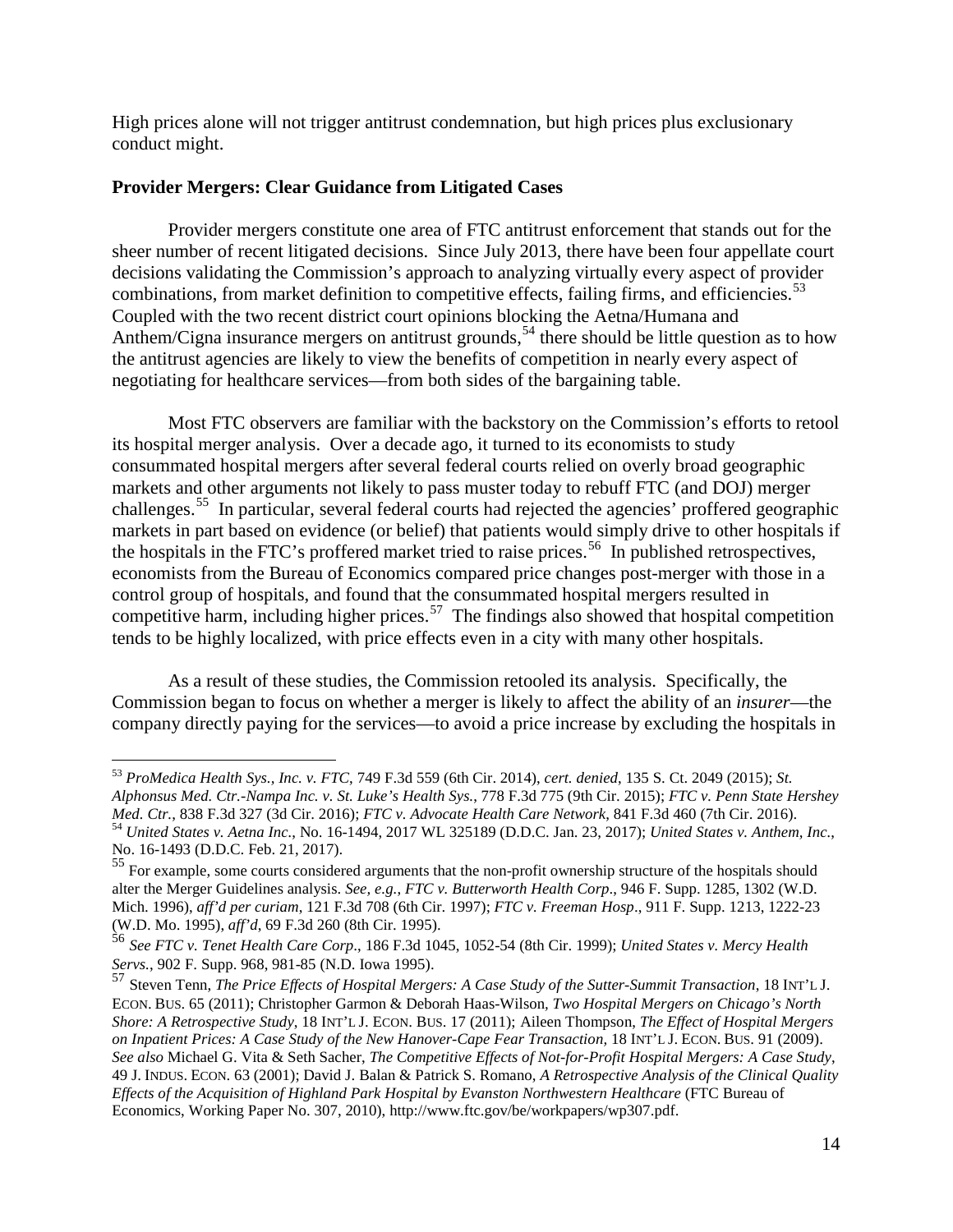a given geographic area from its network of providers. The reality of how hospital prices are set, coupled with the commercial reality that most patients receive care close to where they live, led to smaller geographic markets. Another significant finding of two of the studies (including the retrospective review of Evanston Northwestern Healthcare's 2000 acquisition of Highland Park Hospital) was that non-profit hospitals do not necessarily abstain from exercising market power gained from a merger, as evidenced by the large price increases that occurred post-merger.<sup>58</sup> Starting with the administrative case against the consummated Evanston/Highland Park merger,<sup>[59](#page-14-1)</sup> the Commission has relied on the learning from these studies with good results. That is until last year, when the district courts in both FTC v. Penn State Hershey Medical Center $^{60}$  $^{60}$  $^{60}$ and FTC v. Advocate Health System $<sup>61</sup>$  $<sup>61</sup>$  $<sup>61</sup>$  rejected our proposed geographic markets on grounds</sup> similar to those courts relied on prior to the hospital merger retrospective project.

 In both cases, the Commission acted quickly and obtained stays pending appeal. The FTC has learned the hard way that it is very difficult to unwind a hospital merger once the operations have been integrated.<sup>62</sup> From our perspective, the effort certainly paid off, with two strong appellate decisions that we hope will put to rest market definition arguments that rely on the Elzinga-Hogarty test—or what the Third Circuit called a "discredited economic theory" in analyzing hospital mergers. (I should also point out that we had incredible support from many quarters, including amicus support from more than a dozen states attorneys general as well as an impressive group of economics professors, including Professor Elzinga himself.) Importantly, the Third and Seventh Circuit decisions refute the "silent majority" fallacy, that is, the argument that patients who travel long distances to obtain care constrain the prices at closer hospitals for those patients who use those local hospitals. $63$ 

It is hard not to compare the two decisions, which we litigated on roughly parallel tracks after filing the complaints within two weeks of each other in December 2015. At the most basic level, the two cases tell the tale of hospitals serving patients in two very different geographies— Harrisburg, Pennsylvania and environs, and the urban areas of Chicago's North Shore. In *Advocate*, the appellate court remanded the case to the district court for further proceedings; currently, we are waiting for rulings from the district court. Thus, I will focus on the Third Circuit decision in *Penn State Hershey* because the court addressed several issues that arise frequently in hospital merger reviews.

 From the beginning of our Penn State Hershey litigation, it was clear that the contours of the relevant geographic market could determine the outcome. In our complaint, we alleged that the geographic market was a four-county area near Harrisburg (the counties of Dauphin,

<span id="page-14-0"></span><sup>58</sup> Michael G. Vita & Seth Sacher, *The Competitive Effects of Not-for-Profit Hospital Mergers: A Case Study*, *supra*  note 57; Steven Tenn, *The Price Effects of Hospital Mergers: A Case-Study of the Sutter-Summit Transaction*, *supra*  note 57.<br><sup>59</sup> Evanston Nw. Healthcare Corp., 2007 WL 2286195, at \*64 (F.T.C. 2007).<br><sup>60</sup> FTC v. Penn State Hershey Med. Ctr., 185 F. Supp. 3d 552 (M.D. Pa. Feb. 29, 2016).<br><sup>61</sup> FTC v. Advocate Health Care, No. 15-CV-11473,

<span id="page-14-1"></span>

<span id="page-14-3"></span><span id="page-14-2"></span>

<span id="page-14-4"></span>*Phoebe Putney Health System, Inc.*, Dkt. 9348 (Mar. 31, 2015),<br>https://www.ftc.gov/system/files/documents/public\_statements/634181/150331phoebeputneycommstmt.pdf.

<span id="page-14-5"></span>https://www.ftc.gov/system/files/documents/public\_statements/634181/150331phoebeputneycommstmt.pdf. 63 *FTC v. Penn State Hershey Med. Ctr.*, 838 F.3d 327, 340-41 (3d Cir. 2016); *FTC v. Advocate Health Care Network*, 841 F.3d 460, 474-76 (7th Cir. 2016).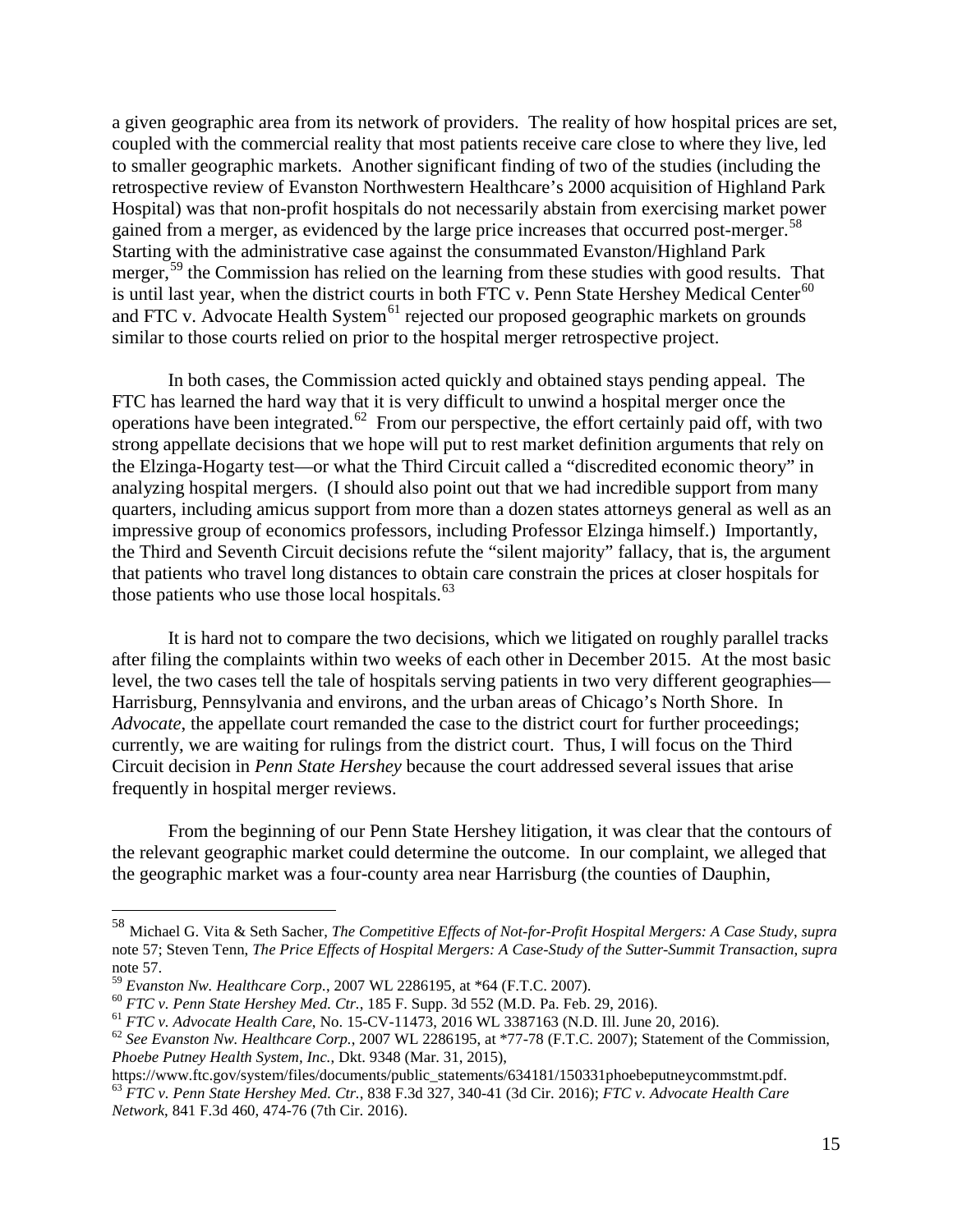Cumberland, Perry, and Lebanon). Our evidence focused on the commercial reality that insurers seeking to sell policies in that four-county area must include hospitals located within that area in order to have a marketable product. At trial, our expert testified that a hypothetical owner of all Harrisburg-area hospitals could successfully demand a price increase from insurers, and thereby established a properly defined antitrust market using the hypothetical monopolist test.

 The district court rejected our geographic market definition, citing as a key fact that 43.5% of Hershey's patients travel from outside the proffered geographic market. But as detailed in the Third Circuit's opinion, the interpretation of patient flow data has been the source of much confusion in hospital merger litigation over the years. The Third Circuit determined that "the silent majority fallacy renders the test employed by the district court unreliable," and "relying solely on patient flow data is not consistent with the hypothetical monopolist test."<sup>[64](#page-15-0)</sup> It also noted that the District Court did not consider undisputed evidence that 91% of patients who live in the Harrisburg area receive their hospital services from Harrisburg-area hospitals. The Third Circuit explained that such a high number of patients who do not travel long distances for healthcare supported our contention that hospital services are inherently local, and, in turn, that insurers would not be able to market a healthcare plan to Harrisburg area resident that did not include Harrisburg-area hospitals.

 The Third Circuit also found error in the district court's failure to consider the likely response of insurers to a price increase in hospital services. As the Third Circuit noted, ignoring the commercial realities *faced by insurers* results in a misapplication of the hypothetical monopolist test. The correct formulation of the hypothetical monopolist test in the case of hospital services is whether insurers, in the face of a small but significant non-transitory price increase, could avoid the price increase by excluding all the hospitals in the proposed geographic market and relying on those outside the market. According to the Third Circuit, without answering this question, there is no basis to conclude that the market is too narrow.<sup>65</sup>

The Third Circuit also rejected the notion that private agreements between the merging hospitals and two payors to maintain existing rate structures for multi-year periods had any bearing on the analysis to determine the relevant geographic market. The district court had used the price agreements in its assessment of the relevant geographic market. After noting that the two payors could not raise their rates for at least five years, the district court stated it could not "be blind to this reality when considering the import of the hypothetical monopolist test advanced by the Merger Guidelines." On appeal, the Third Circuit explained that the hypothetical monopolist test is a construct for delineating the relevant market. It made clear that the test is a theoretical exercise unaffected by a promise not to raise prices. According to the Third Circuit, "if we allowed such private contracts to impact our analysis, any merging entity could enter in to similar agreements—that may or may not be enforceable—to impermissibly broaden the scope of the relevant geographic market."<sup>66</sup>

<span id="page-15-1"></span><span id="page-15-0"></span><sup>64</sup> *FTC v. Penn State Hershey Med. Ctr.*, *supra* note 63. 65 *Id*. at 341-43. <sup>66</sup> *Id*. at 344.

<span id="page-15-2"></span>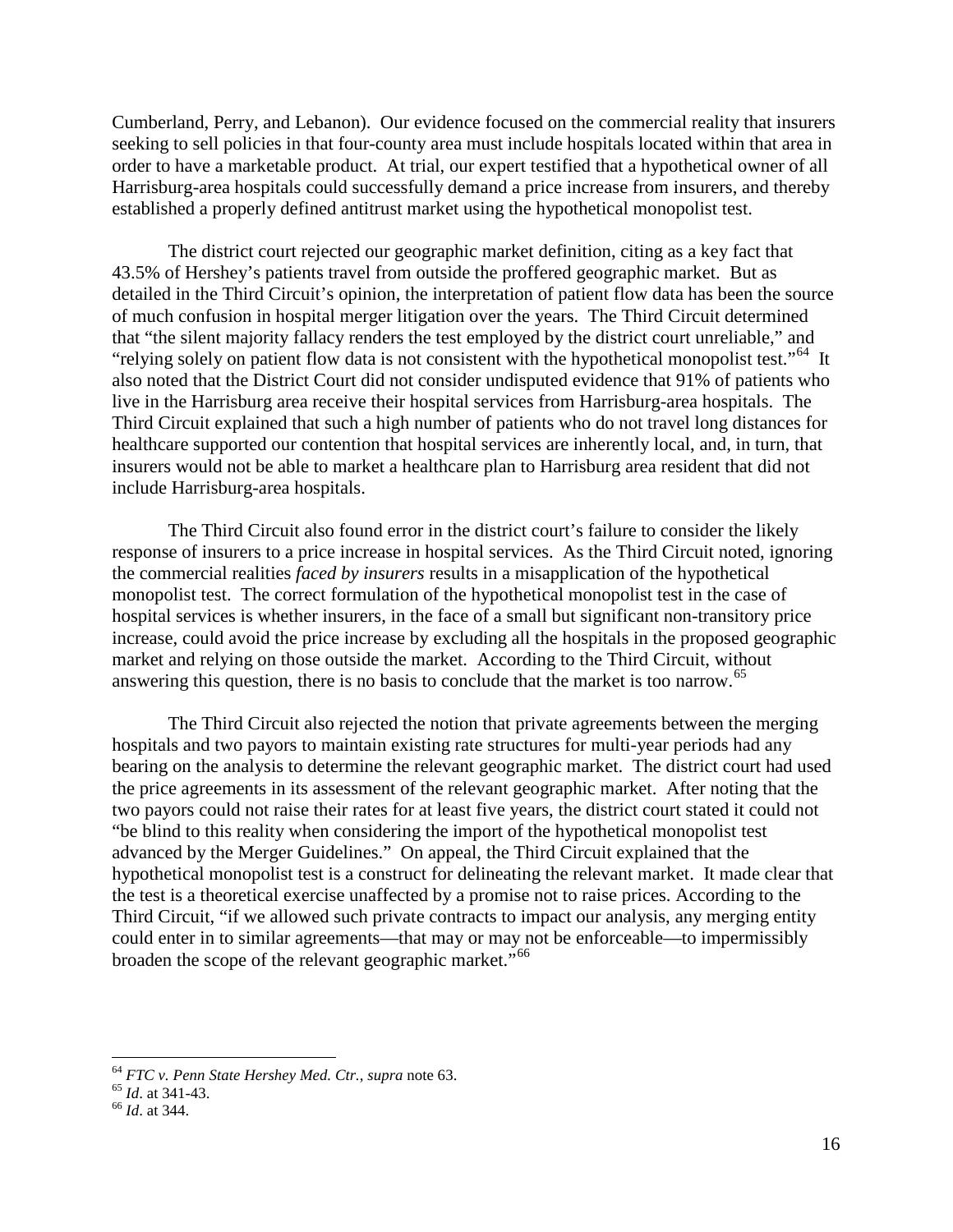Another aspect of the Third Circuit decision that merits a close read is the discussion of two of the hospitals' rebuttal arguments, which the court referred to as efficiency-based.<sup>67</sup> The hospitals put forth two main arguments that the merger would produce procompetitive effects. First, they claimed that, in view of Pinnacle's excess capacity, the merger would allow Hershey to avoid construction of a new \$277 million bed tower that otherwise would have been needed to alleviate capacity constraints at the hospital because Pinnacle had excess capacity. The Third Circuit was willing to credit, in theory, potential capital cost savings as a cognizable efficiency. However, it found—as we argued—that the combined firms' decision not to expand as a result of the merger was not a cognizable efficiency nor verifiable under the Horizontal Merger Guidelines.

Recent developments support the Third Circuit's rejection of the parties' arguments. Contrary to its claims of excess capacity, Pinnacle announced recently that it is building out its space because it cannot meet current demand. Because of the build-out, Harrisburg area patients will have access to an additional 32 large, private rooms for oncology, urology, and medical/surgical patients, including additional space for visitors with private consultation rooms, spacious bathrooms, and flat-screen televisions.

Finally, the Third Circuit found the very high level of post-merger concentration would require extraordinarily great cognizable efficiencies to prevent the merger from being anticompetitive, a high standard that the hospitals had not met. Similarly, the Third Circuit rejected the hospitals' argument that the merger would improve their combined ability to engage in risk-based contracting. Among other reasons, the court concluded that there was no proof in the record that the benefits of this practice would be passed on to consumers. Importantly, the court reiterated that "[a]n efficiencies analysis requires more than speculative assurances that a benefit enjoyed by the Hospitals will also be enjoyed by the public."

I would point out that there are many ways to integrate care without mergers or acquisitions—and of most importance, in ways that do not raise antitrust concerns. It is the parties' burden to explain why a merger is necessary to achieve these goals. Some may remember that around the time of passage of the Affordable Care Act, the agencies were pressed to provide guidance for Accountable Care Organizations that some claimed would otherwise not be formed out of concerns over antitrust scrutiny. In response, in 2011 the FTC and DOJ issued an ACO Policy Statement to clarify our analysis of collaborations such as ACOs.<sup>[68](#page-16-1)</sup> Since that time, hundreds of ACOs have been formed and the agencies have not challenged any ACO for violations of the antitrust laws.

<span id="page-16-0"></span> $67$  Like other courts, the Third Circuit expressed skepticism that precedents support an efficiencies defense. *FTC v*. *Penn State Hershey Med. Ctr.*, 838 F.3d at 348. Nonetheless, as stated in the *Horizontal Merger Guidelines*, "the antitrust agencies will not challenge a merger if cognizable efficiencies are of a character and magnitude such that the merger is not likely to be anticompetitive in any relevant market. . . . The greater the potential adverse competitive effect of a merger, the greater must be the cognizable efficiencies, and the more they must be passed through to customers, for the Agencies to conclude that the merger will not have an anticompetitive effect in the relevant market." FED. TRADE COMM'N AND DEPARTMENT OF JUSTICE, *Horizontal Merger Guidelines* § 10. <sup>68</sup> FED. TRADE COMM'N AND DEPARTMENT OF JUSTICE, Statement of Antitrust Enforcement Policy Regarding

<span id="page-16-1"></span>Accountable Care Organizations Participating in the Medicare Shared Savings Program, 76 Fed. Reg. 67026 (Oct. 28, 2011).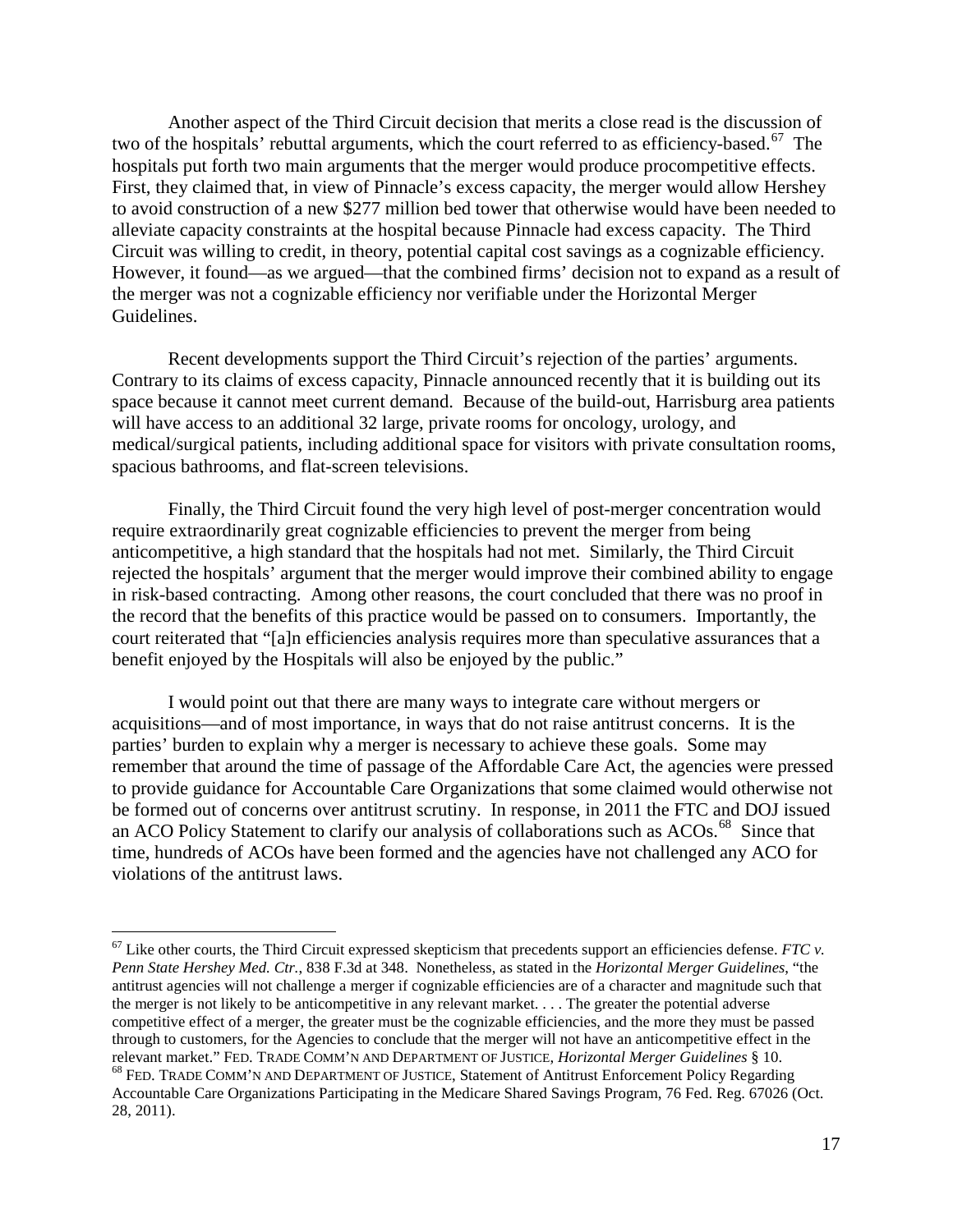Given the high profile of litigated cases, it would be easy to get the false impression that the FTC will challenge any combination of providers that results in a higher level of concentration. In fact, over the past decade, the FTC has challenged a very small fraction roughly 1%—of hospital mergers. Often, the competitive dynamics of the market make clear that anticompetitive effects are unlikely. Further, we routinely consider efficiency arguments, especially with respect to quality improvement claims, as well as claims that the acquired hospital is in dire financial condition. In a prior speech, I described how we view efficiency claims and failing firm arguments in the healthcare context, including what courts have said when the issue has arisen in the context of merger litigation.<sup>69</sup> Suffice it to say that although it is a high bar to show in court that either efficiencies or financial distress will cause a merger to be on balance procompetitive, the FTC does decide *not* to pursue cases based on our assessment of these claims during our investigation.

Some have suggested that these latest decisions merely reflect that the pendulum has swung back in favor of the government, as though there may come a time when hospital merger enforcement will once again become an exercise in futility. But underlying the recent favorable decisions are new economic learning and established facts based on broad research into the price effects associated with hospital mergers.<sup>70</sup> In fact, the Seventh Circuit took note that after NorthShore was created by a merger in 2000, the Commission's retrospective study found that prices increased 9-10%—and that was according to the testimony of the hospital's expert.<sup>71</sup> As former Commissioner Josh Wright recently suggested, "Sometimes, a concentrated industry is noncompetitive. Consider hospitals, where the Federal Trade Commission has successfully challenged proposed mergers with convincing economic evidence that greater concentration would lead to increases in price and reduced quality of service."<sup>[72](#page-17-3)</sup> It is hard to imagine that this is just a phase we are going through.

 Taking the long view, the FTC's recent litigation successes demonstrate that the Commission's approach to analyzing the likely effects of a provider merger is sound. It has been tested in a variety of settings and found to be reliable for describing how to apply the hypothetical monopolist test in a provider transaction. Because it rests on a firm foundation of empirical work and well-tested economic theories, providers considering mergers in the future should look closely at the FTC accepted approach as reflected in these litigated decisions.

<span id="page-17-0"></span><sup>&</sup>lt;sup>69</sup> "Antitrust Enforcement in Health Care: Proscription, not Prescription," Remarks of Deborah L. Feinstein before the 5<sup>th</sup> National Accountable Care Organization Summit, Washington, D. C. (June 19, 2014) at 11-14, https://www.ftc.gov/system/files/documents/public\_statements/409481/140619\_aco\_speech.pdf*. See also* "Power shopping for an alternative buyer*,*" Debbie Feinstein and Alexis Gilman, FTC *Competition Matters* blog, Mar. 31, 2015.

<span id="page-17-1"></span> $70$  Cory Capps & David Dranove, Hospital Consolidation and Negotiated PPO Prices, 23 Health Affairs 175, 179 (2004); Leemore S. Dafny, Estimation and Identification of Merger Effects: An Application to Hospital Mergers 26 (Nat'l Bureau of Econ. Research, Working Paper No. 11673, 2005); Martin Gaynor & Robert Town, The Impact of Hospital Consolidation — Update, Technical Report (Robert Wood Johnson Foundation/The Synthesis Project,

<span id="page-17-3"></span>

<span id="page-17-2"></span><sup>&</sup>lt;sup>71</sup> Advocate, 841 F.3d at 472-3.<br><sup>72</sup> Joshua Wright, *Concentration in an Industry Does Not Mean It Lacks Competition*, New York Times Room for Debate (Nov. 14, 2016), http://www.nytimes.com/roomfordebate/2016/11/14/should-the-government-bring-backtrust-busting.